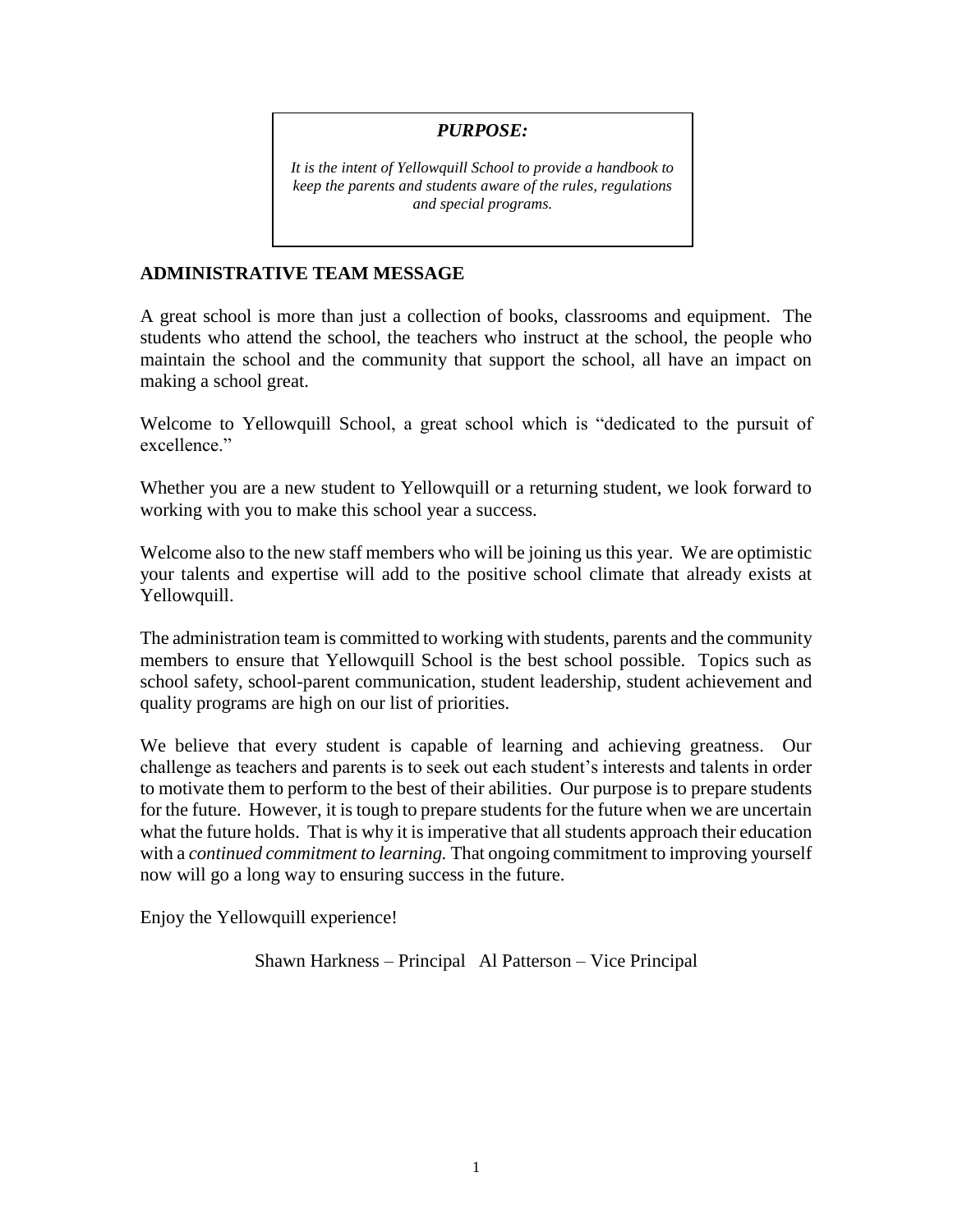## **PORTAGE LA PRAIRIE SCHOOL DIVISION PURPOSE, MISSION, AND VALUES:**

## **PURPOSE:**

To provide or make provision for appropriate schooling opportunities for students eligible to attend the Portage la Prairie School Division.

#### **MISSION:**

To recognize the individual needs and potential of our students and to provide these students with the opportunity to undertake schooling experiences that will contribute to the development of their full potential. Schooling experiences will give consideration to the future demands that will be placed upon society by our rapidly changing world.

## **VALUES:**

Honesty Dignity Cooperation Equality Commitment Compassion

## **PHILOSOPHY OF INCLUSION**

Manitoba Education, Citizenship and Youth is committed to fostering inclusion for all people.

Inclusion is a way of thinking and acting that allows every individual to feel accepted, valued, and safe. An inclusive community consciously evolves to meet the changing needs of its members. Through recognition and support, an inclusive community provides meaningful involvement and equal access to the benefits of citizenship.

In Manitoba, we embrace inclusion as a means of enhancing the well-being of every member of the community. By working together, we strengthen our capacity to provide the foundation for a richer future for all of us.

## **SCHOOL DIVISION POLICIES**

#### **COMMUNICATION DEVICES**

The Board of Trustees recognizes that it may be necessary for some students to be in possession of cellular phones or other devices for communication with family and/or for safety reasons while at school. However, the educational integrity of the school, privacy of others, and safety during school emergencies must be protected at all times. Therefore, the following conditions will apply:

1. All communication devices must be turned off when the student arrives at the school. These devices must not be activated or used in school during the school day or any other time unless designated by a staff member.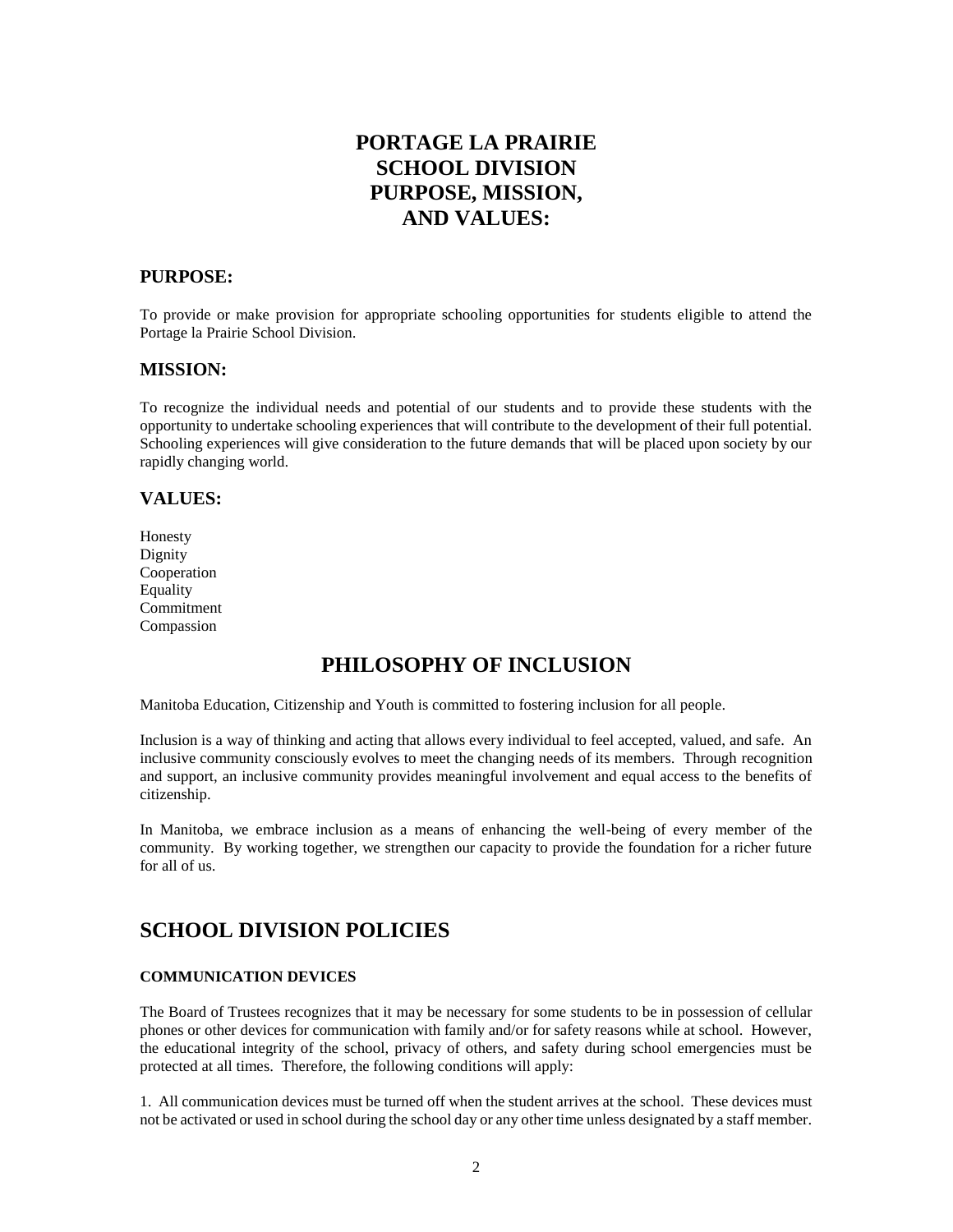2. For safety reasons, the student must turn off all communication devices prior to getting on a school bus. Permission to use the communication device must be given by the staff member in charge of the bus.

3. The school division assumes no responsibility in any circumstances for the loss, destruction, or theft of any communication device brought to school or to any school related activity by a student.

The consequences for violation of this policy will be in accordance with the school discipline cycle. This could include suspension and expulsion.

The Portage la Prairie School Division appreciates the cooperation of parents/guardians in the implementation of this policy.

#### **STUDENT CONDUCT AT SCHOOL EVENTS – OFF CAMPUS**

The schools in the Portage la Prairie School Division at times conduct activities and programs off campus. Activities are also held during non-school hours and on non-school days.

The Portage la Prairie School Division considers these activities to be school activities.

When attending these activities the students of the Portage la Prairie School Division are expected to conduct themselves according to school and division policies and procedures. Students of the Portage la Prairie School Division who do not comply with school and division policies and procedures are subject to school and division authority and discipline practices.

All students are to be advised of this policy at the beginning of each school year and at other times deemed appropriate by the principal.

#### **NOON LUNCHES** (Board Policy File JGHB)

Students residing within reasonable walking distance of their school are expected to return home for the noon break. Students are allowed to remain at school during the noon break if:

- the weather is unfavourable.
- the student is involved in school activities:
- additional tutoring is being provided;
- other extenuating circumstances warrant.

#### **The principal shall have the authority to prevent the abuse of lunch hour privileges.**

#### **SEARCH AND SEIZURE**

All student lockers are the property of the Portage la Prairie School Division #24 and are made available for student use at no cost to the student subject to the following conditions:

- 1. Portage la Prairie School Division reserves the right to inspect lockers. Lockers may be searched at any time. No search of lockers will proceed without at least two (2) school personnel authorized by the principal being present. If articles and/or substances are found that are deemed to be injurious to the welfare of the students or the school, the principal will determine the appropriate course of action. Consideration is to be given to the immediate involvement of the police.
- 2. Use of school lockers may be denied, if in the opinion of the principal, a locker is abused or utilized for any purpose that is contrary to division policy or violates the law.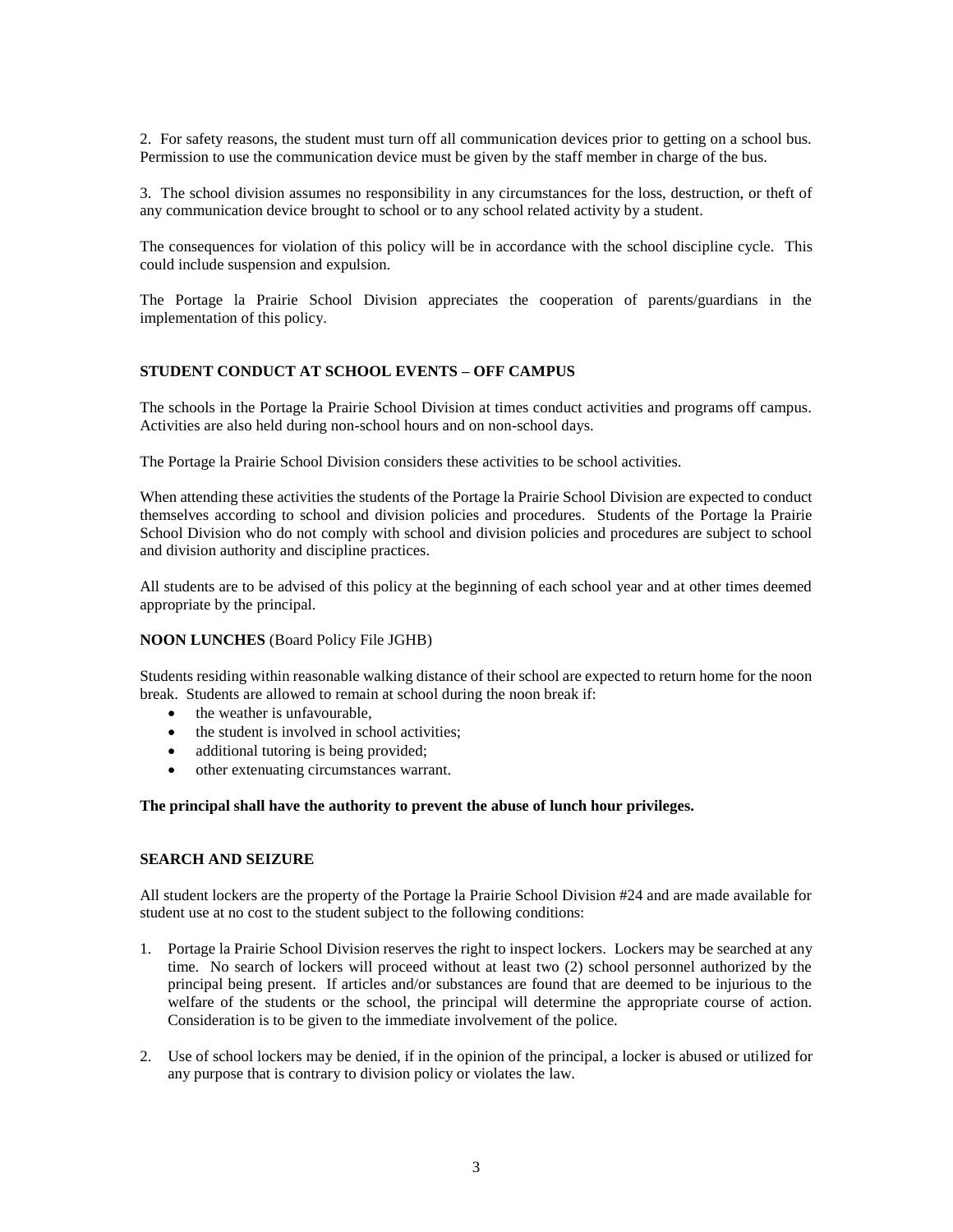- 3. Where school personnel have reason to believe that a student is in possession of illegal articles and/or substances, the student may be requested to display the contents of clothing, purse, gym bag, etc. This action will be under the direction of at least two school personnel as authorized by the principal.
- 4. Where illegal articles and/or substances are discovered, the school authorities may detain the student and the police may be summoned. Incidents involving firearms and/or drugs must be reported to the RCMP.
- 5. The student will be under the supervision of the school authorities until such time as the appropriate action is taken.
- 6. A copy of this policy is to be posted on the school bulletin board and included in the student handbook.

## **DRUG AND ALCOHOL USE BY STUDENTS**

#### **Guidelines**

The following guidelines are to be followed in dealing with students who violate the drug and alcohol policies of the Division.

- 1. Violation of drug and alcohol policies is cause for disciplinary action according to Division and school progressive discipline procedures.
- 2. Students who are suspected of being in possession of, and/or under the influence of alcohol or other drugs, must not be left unattended. If this situation arises in class, the Teacher will summon an administrator to the class for assistance.
- 3. The Principal will be responsible for conducting an investigation of the situation and documenting all relevant information.
- 4. The Principal will contact the parents immediately upon completion of the investigation and, if appropriate, contact the R.C.M.P. The Superintendent is to also be informed.
- 5. Drug offences will accumulate over the entire period that a student is in a particular grade level section (e.g., 5-8, 9-12). Students will not get a fresh start each year.

## **Trafficking**

When there is sufficient cause to believe a student(s) is supplying alcohol or other drugs to students, a 5 day suspension will result with a possible recommendation for further action, including expulsion, by the Board.

#### **Suspicion of Use**

Any cases of "suspected" use of alcohol or other drugs by students during the school day or during any school function, must be reported to the school's administration immediately by staff members.

#### **1 st Offence (other than trafficking)**

- School Administration will **suspend for 5 days**;
- the 5 day suspension may be **reduced to 3 days if** both the parent and the student agree to an assessment with the school's Addictions Foundation of Manitoba (AFM) Counselor;
- the 5 day suspension will stand if the parent and/or the student do not agree to complete the AFM assessment;
- re-entry conditions and follow-up will be determined by the School Administration, which may include referral for alcohol/drug assessment and/or counseling services. File JEM-R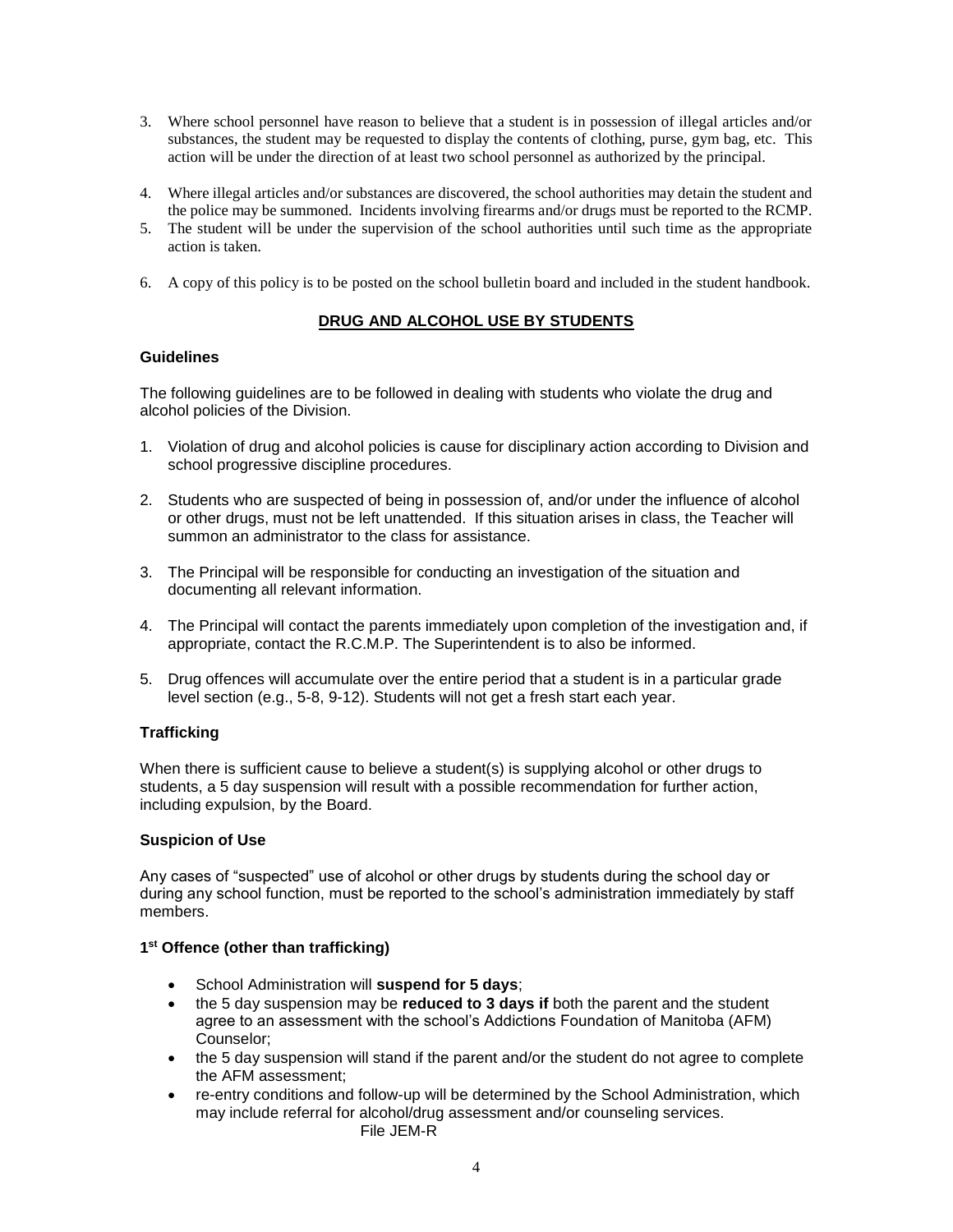#### **2 nd Offence (other than trafficking)**

- School Administration will suspend for 5 days, and where appropriate, recommend to the Superintendent additional disciplinary action;
- Superintendent may suspend for a minimum of 5 additional days;
- Re-entry conditions and follow-up will be determined by the School Administration and Superintendent's Department, which will include
- referral for alcohol/drug assessment and/or counseling services.

## **3 rd Offence (other than trafficking)**

- School Administration will suspend for 5-days;
- Further suspension of up to 6 weeks at the discretion of the Superintendent with the possibility of referral to the Board for expulsion from school;
- Must make arrangements to complete AFM drug/alcohol assessment and counseling before re-entry to school.

At any time, if residential treatment is the option taken by a student and his/her family, the school will continue supports and connections with the student or will be available for such when called to do so.

#### **School-Related Activities**

In the event the policies are violated while the student is on a field trip or at a schoolsponsored event outside of the school, the supervising staff member will contact the Principal. The Principal will be responsible for finalizing a plan to deal with the student(s), including contacting the parents/guardians. If the student is to return home, the parent/guardian will be responsible for all arrangements, including the cost of public transportation, if required.

#### **Searches**

In the event a search reveals alcohol or illicit drugs, the Principal shall secure the items until such time as release has been authorized by the R.C.M.P. The student(s) involved shall not be left unattended.

#### **WEAPONS**

- 1. A "weapon" is any instrument designed or used to injure or intimidate another person. This includes items generally understood to be weapons as well as replicas of weapons. Any other item, if used to injure, threaten or intimidate, is also a weapon.
- 2. Weapons are not allowed:
	- in the school
		- on the school grounds
		- on the way to and from school
		- at any school-related activity
- 3. The division will not readily accept excuses or explanations for being in possession of a weapon or potential weapon. Excuses such as "I forgot I had it" or "It's not mine" will not be accepted.
- 4. All knives, including pocketknives, knives with fixed blades or switchblades are classed as weapons.
- 5. The division reserves the right to confiscate any knife or other item that could be used as a weapon.
- 6. Violation of this policy will result in the following disciplinary action:
	- a) an immediate five day out-of-school suspension, and
	- b) referral to the superintendent's department for the review and possible extension of the suspension of up to 20 days, and
	- c) referral to the school board for review and possible extension of the suspension and/or expulsion from school.
- 7. Students new to the school are to be advised of this expectation as part of the registration/orientation procedure and information is to be included in all future parent and student handbooks.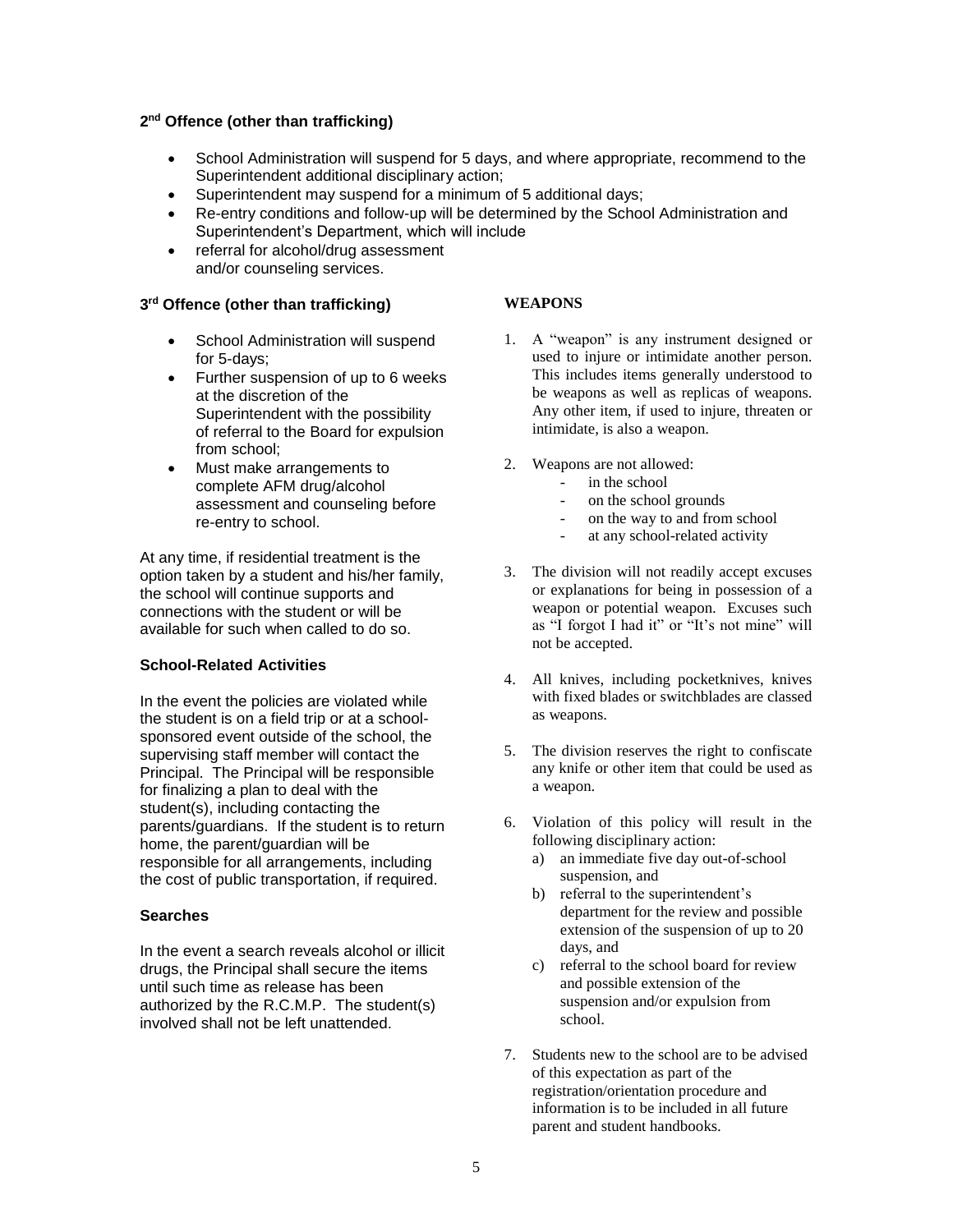#### **GANG-RELATED INSIGNIA**

- 1) Gang-related insignia includes any article of clothing, jewelry, or other similar item that is intended to communicate an association with a gang or gang-related activity. One example of gang-related insignia is a bandana.
- 2) Gang-related insignia are not to be displayed:
	- in the school
	- on the school grounds
	- to and from school
	- at/during all school related activities
- 3) Violation of this division-wide expectation will result in disciplinary action by the school.
	- a) This disciplinary action will be a oneday suspension for the first offense.
	- b) Repeat offenders will be disciplined according to the school and division Progressive Discipline Plan.
- 4) Students new to the school are to be advised of this expectation as part of the registration/orientation procedure and information is to be included in all future Parent & Student handbooks.
- 5) First offence suspensions are "out-ofschool" suspensions and are to be reported on the divisional Student Suspension form.

#### **HARASSMENT POLICY**

The Portage la Prairie School Division No. 24 affirms its commitment to maintain a learning and working environment that is free from harassment and at all times supports the dignity and self-esteem of individuals. Harassment of any individual will not be tolerated. A student or employee who believes she/he is being harassed by a person in a position of authority or by a coworker or another student or by any other person associated with the school division, should 1) *if possible, make it clear to the harasser that his or her actions or comments are unwelcome*, 2) *report the incident immediately*. It is the responsibility of Division employees and students to report incidents of harassment when they are aware of them. Reports of harassment will be treated with confidentiality and efforts will be made to provide assistance as necessary. False reports of harassment may result in

disciplinary action being taken against the complainant by the School Division. The Portage la Prairie School Division affirms its belief that prevention of harassment is necessary and will provide opportunities for students, parents, and staff to become more knowledgeable about the issues of harassment.

#### **COMPLAINT PROCEDURES FOR STUDENTS:**

- 1) A complaint by a student (s) received by staff either orally or in writing must be referred immediately to the school's administration for investigation. All complaints will be dealt with in a confidential manner. Where a report is received orally, the principal or designate will complete the Complaint Form and have the complainant sign it.
- 2) All statements and other investigative information shall be carefully documented by the principal or designate. It is recommended that the actual investigation be done through a team approach, i.e., if the disciplinary decision is to be made by the school principal, another individual(s) in the school such as the guidance counselor, should be designated as the investigator(s).
- 3) The school's administration will take steps to ensure that the complainant will be free from harassment while the investigation is in progress.
- 4) The school's administration shall take appropriate disciplinary action where such is found to be warranted. This can include (in order of increasing severity):

**Warnings**: All parents/guardians notified. Student(s) warned,

**Counseling**: Counseling and/or individualized intervention programming.

**Suspension**: In-School or Out-of-School suspension (up to 5 days). Reinstatement conditions may be required. Recommendation may be made to the Superintendent's Department for possible extension of suspension of up to twenty (20) days or to the Board for a longer period of time as per Section 58.9(2)(c);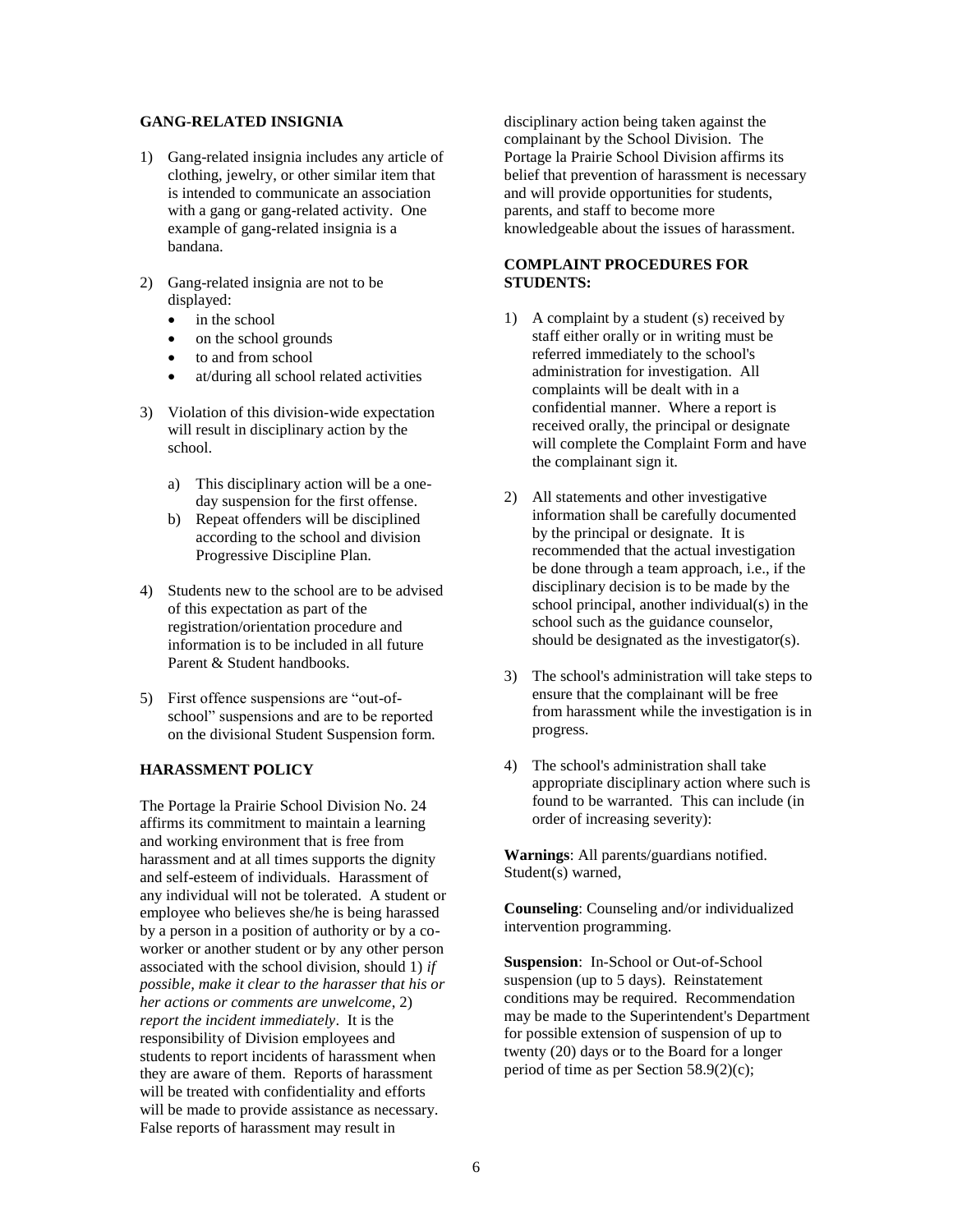**Expulsion**: Recommendation may be made to the Board through the Superintendent's Department for an expulsion from school as per Section 33 of Regulation 468/88.

- 5) In writing, inform the complainant, the accused, and parents/guardians of the outcome of the investigation.
- 6) If through the investigation, the administration finds there were no grounds for the complaint and that it was done willfully or maliciously, disciplinary action may be taken against the complainant.
- 7) Students and staff new to the school are to be advised of this policy as part of the registration and orientation procedure and reference to the policy is to be included in all future Staff, Parent and Student Handbooks. Copies of the policy are available upon request.

## **SCHOOL DIVISION DRESS CODE**

It is the expectation of the Portage la Prairie School Division that students shall be dressed appropriately for school and all school related activities.

- 1) Students are to dress in a manner that would indicate that they have pride in themselves and in their school:
- No halter tops, strapless tops, spaghetti straps, revealing clothing, muscle shirts
- No underwear showing (tops or bottoms)
- Skirts, skorts, and shorts must be mid-thigh or longer
- Midriff is to be covered
- No gang paraphernalia or gang-related insignia
- No clothing with objectionable material including references to drugs, alcohol, profanity, violence, gangs, degrading other or oneself or any other unwholesome ideas
- No headwear (i.e. hats, ball caps, hoodies, or bandanas)
- No outdoor clothing in the classroom
- No heavy chains
- No roller shoes or "heelies"
- Purses and valuable items must be placed in locked locker
- 2) Students are also expected to dress in a manner that does not pose a health or safety hazard (i.e. warm outerwear for bus travel in winter, suitable attire for physical education and vocational classes, footwear at all times).
- 3) Students who are dressed in clothing viewed unacceptable by school administration will be asked to change or cover that clothing.

The above expectations shall be dealt with at the discretion of the principal on an individual basis.

March, 2003 Revised: October, 2003

#### **DRESS AND GROOMING**

Dress and grooming often reveal a great deal about a student's values and attitude. The backing of parents in seeing that their children are suitably groomed for classes is requested.

Students wearing clothing judged unacceptable by the school administration will be asked to change or cover that clothing.

#### **SCHOOL ATTENDANCE**

Under the system of continuous evaluation, a student who does not attend classes regularly will have difficulty in obtaining passing grades. Students who arrive late to school in the morning or afternoon without either written or verbal parental permission will be required to make up the lost time at noon hour or after school.

#### **ABSENCE**

Students who have been absent from school must bring to the home area teacher a note stating the reason for the absences, except for absence due to stormy weather or bereavement in the immediate family. Any student who delays bringing a note will be sent to the office for checking.

### **TRUANCY**

Students absent from school without acceptable reason will be investigated by the school authority and required to make up the lost time outside of regular school hours. Parents will be notified when their son or daughter is truant.

In chronic cases, the school attendance officer will be notified.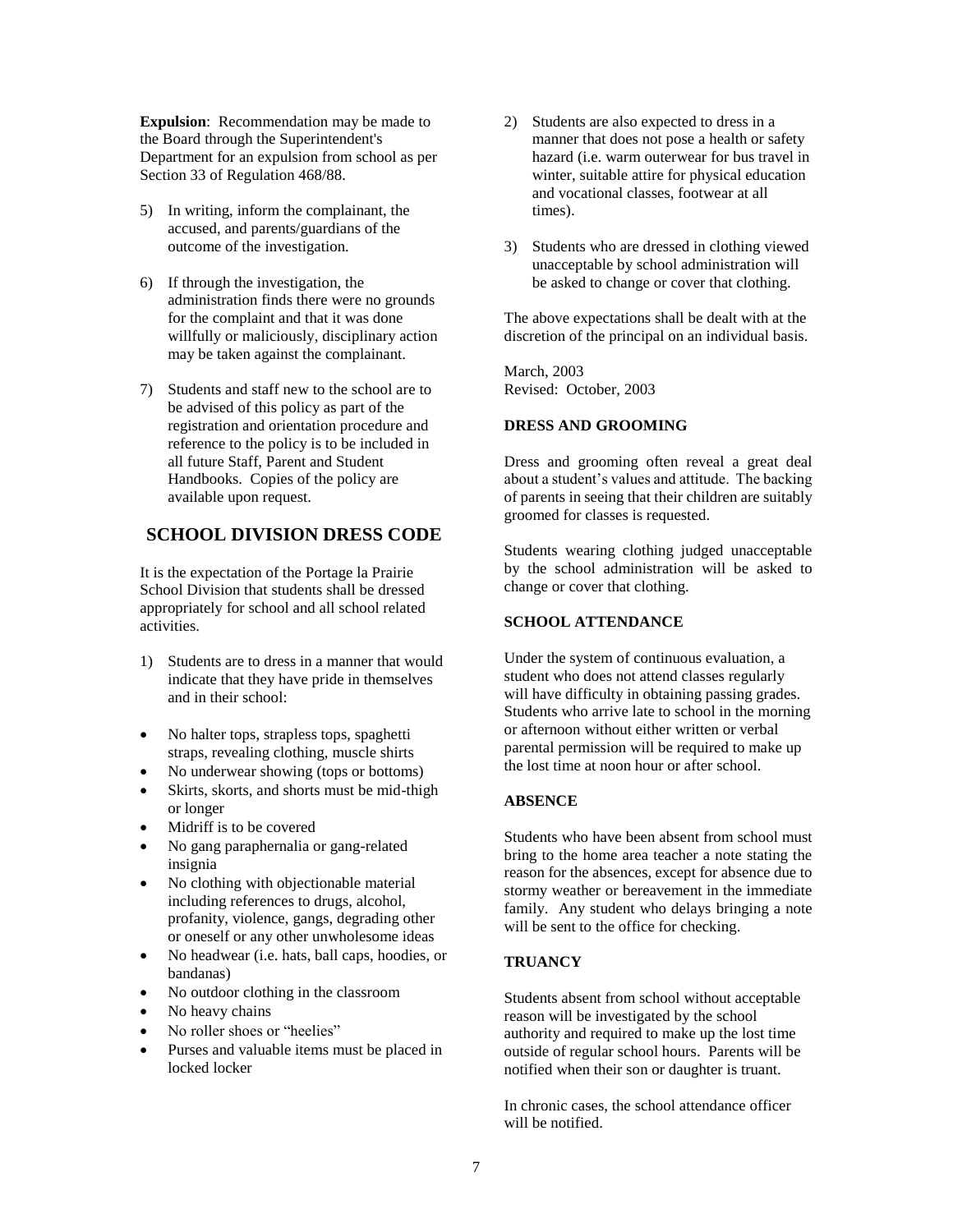#### **SMOKING**

The Portage la Prairie School Board prohibits smoking on all school property. With permission from the superintendent's department, Yellowquill School bans smoking within a block of the school. Students who are smoking or eating near our neighbours' yards are reminded to respect their homes and private areas. Do not loiter or leave garbage in the vicinity. Use the refuse containers provided at all times. Any student caught breaking this regulation during school hours will be suspended from school

#### **BULLYING**

The Portage la Prairie School Division affirms its commitment to maintain a learning and working environment that is free from bullying and at all times supports the dignity and self-esteem of individuals. Bullying of any individual will not be tolerated. A student who believes she/he is being bullied by another student, should 1) if *possible, make it clear to the bully that his or her actions or comments are unwelcome,* 2) *report the incident immediately to the teacher, principal or person on supervision*. It is the responsibility of Division employees and students to report incidents of bullying when they are aware of them. Reports of bullying will be dealt with as necessary. The Portage la Prairie School Division affirms its belief that prevention of bullying is necessary and will provide opportunities for students, parents, and staff to become more knowledgeable about the issues of bullying.

#### **DEFINITION:**

A student is bullied when he/she is exposed, repeatedly and over time, to negative actions on the part of one or more students. It is aggressive behaviour intended to do harm to the victim that is carried out repeatedly over time. It occurs within an interpersonal relationship characterized by an imbalance of power between the victim and the bully.

Bullying is comprised of, but not limited to, the following direct and indirect behaviours:

- Taunting
- **Threats**
- Acts of intimidation
- Punching
- **Beatings**
- Teasing
- Name calling
- Spreading harmful rumors
- **Gossiping**
- Deliberate social exclusion
- Swarming
- All forms of psychological intimidation
- All acts intended to embarrass or humiliate others

For the purpose of this policy, bullying includes conduct or comments which occur in the school environment or any school-related activities. It includes but is not limited to bullying which occurs:

- at a school
- while students are going to and from school
- at a school or Division-related functions
- in the course of a school assignment outside of school.
- during school-related travel
- over the telephone
- through emails and/or the internet
- through improper use of all other electronic communication devices

COMPLAINT FORMS: Available from - Division Office, Staff Rooms, Guidance Counselors, Principal's Office, and all Supervisors.

## **INTERSCHOOL SPORTS ACTIVITIES**

## **MIDDLE YEARS GUIDELINES 2020-21**

The Portage la Prairie School Division recognizes and supports the need to co-ordinate the various interschool sports activities.

The establishment of a divisional set of operational guidelines, endorsed by the Administrative Council will be the basis upon which interschool sports at the middle years' level shall be conducted.

The Middle Years Physical Education teachers will be responsible for preparing recommendations for the basic guidelines and for subsequent revisions. These are to be submitted to the Administrative Council for approval as a divisional document.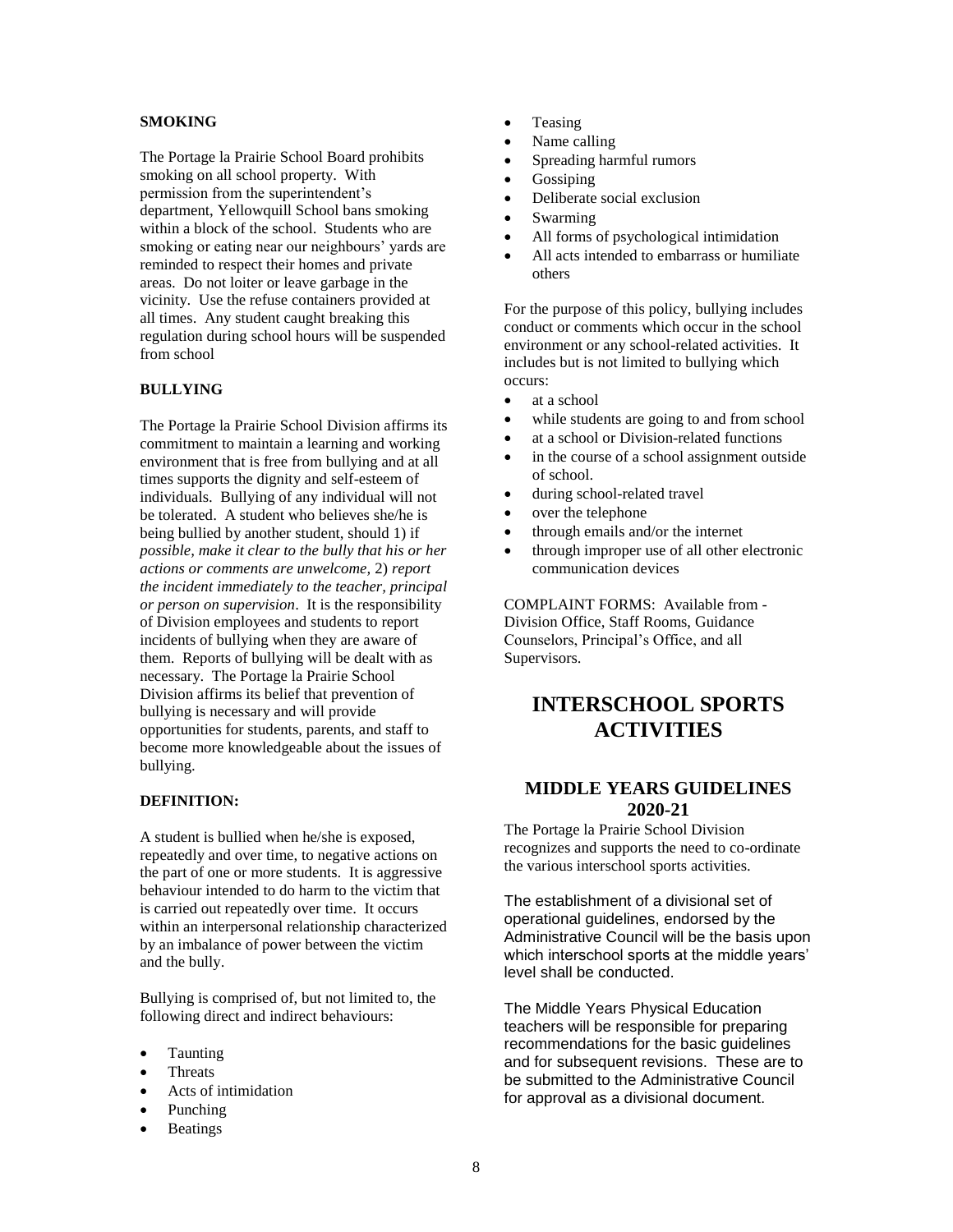The Middle Years Physical Education teachers shall make recommendations to address:

- Grade requirements
- Eligibility
- Awards
- Officials fees
- Penalties and protests
- Schedules and location of championships
- Specific rules for each of the following sports:
	- o Cross-country
	- o Volleyball\*
	- o Basketball\*
	- o Badminton
	- o Track and field

\*Volleyball and basketball shall require the use of rosters. These rosters shall be submitted to the convener of that sport, who in turn will submit a copy of each teams' roster to each school in the league. The Portage la Prairie Physical Education Teachers Association shall select a chairperson to liaise with the chairperson of the Principal's Council and the Superintendent's Department.

Issues that are not resolved by the Physical Education teachers shall be referred to the Principal's Council for resolution.

**24 Hour Rule (June 2004): A parent/guardian may not approach a teacher and/or coach regarding a concern that involves their child and his/her participation in an athletic event until 24 hours after the concern was noted. Examples of a concern that would fall under the 24 hour rule would be playing time, coaching techniques, disciplinary issues etc. Concerns that involve the direct safety of the child do not fall under the 24-hour rule. At the end of the 24-hour period the parent may contact the schools' administration in consultation with the schools' physical education department to express their concerns**

All teams who do not have a teacher as a coach are expected to have a teacher on the bench to act as a supervisor for that team.

This applies to instances when you have nonteaching staff or community members coaching a middle years' team. Supervision expectations extend to after all games until all students from

that team have been picked up and have left the school venue.

## *Failure to do so will result in that team/player not being allowed to participate.*

#### **Chain of Communication (June 2010)**

The correct method for communicating concerns or requests from one school to another school is for the requesting school's Phys. Ed. teacher to approach the home schools' Phys. Ed. teacher regarding the concern or request.

**The PLPPETA does not support members from one school community personally contacting another school's Phys. Ed. teacher regarding a request or concern. Should this happen that person shall be requested to follow the appropriate chain of communication before the concern or request will be addressed.**

## **CONSEQUENCES**

#### **MEDIATION**

Mediation techniques with student disputes NOT involving weapons, drugs, or injuries will be used whenever possible, often as a preliminary measure. However, mediation and restitution may be used at any point in the discipline cycle.

There are a number of different avenues available for mediation:

**POSITIVE PATROLS** – Selected students from grades  $4 - 5$  are trained to handle minor disputes usually on the playground at recesses. They are readily visible by their vests.

**PEER CONNECTORS** – Students from grades 5 - 8 are selected by peers and screened by staff to train in the areas of listening skills, effective communication, and more developed mediation techniques. These students are frequently used to mediate disputes involving their peers. (Our student mediators are role models for the other children, a higher standard of behavior is required of them.)

Where peer mediation is not suitable or successful, staff trained in mediation may become involved in a number of scenarios involving students, staff and parents.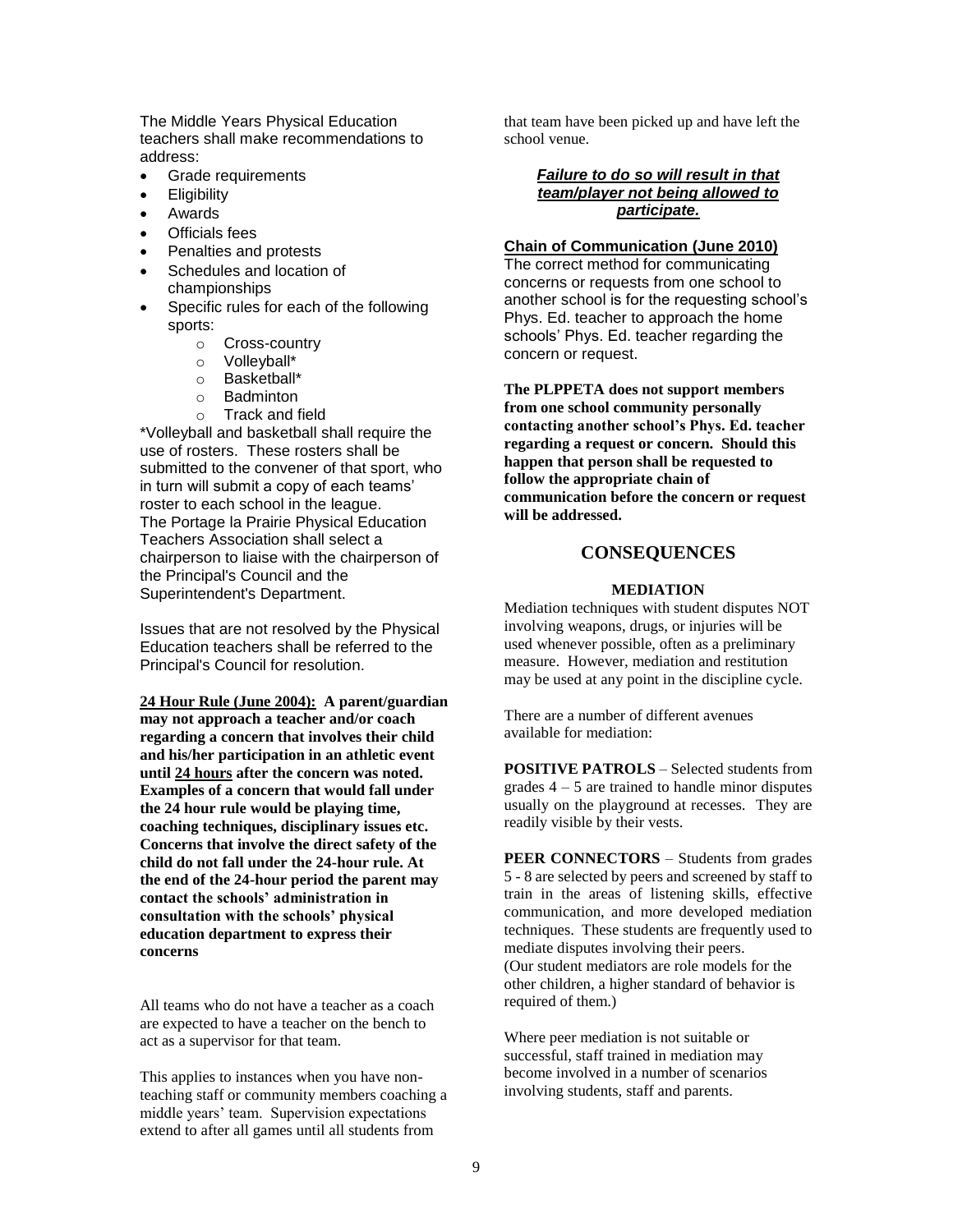### **FAMILY GROUP CONFERENCE**

In the event of a serious offense, another form of mediation, the Family Group Conference, may be arranged. This would involve offenders, victims and family members in an attempt to resolve conflict and address the offense.

Yellowquill School prides itself in being a leader in school mediation and utilization of the Positive Behaviour Interventions & Supports (PBIS) program and the RESPECT program. Studies have found that "mediation improved the self-image of the student mediators, as it did student attitudes toward school involvement, school discipline, and school problem solving."

## **PROGRESSIVE DISCIPLINE PROCEDURE**

**1. INFORMAL INTERVIEW** – A teacher, administrator or guidance counselor talks with a student to reach an agreement regarding the student's behavior. Parents may be contacted in some circumstances.

**2. DETENTION** – The student is detained at the school by a teacher or administrator for specific unacceptable behavior. Where such detention extends beyond 4 pm, parents are informed. Transported students are dismissed in time to catch their buses unless prior arrangements have been made with parents.

**3. WITHDRAWAL FROM CLASS** – Where behavior is deemed to have a negative effect upon classroom environment, the student is withdrawn to a supervised alternate location. Such withdrawals would normally be temporary but when a prolonged withdrawal is recommended, the parents will be notified.

#### **4. ADMINISTRATIONAND/OR GUIDANCE**

**INVOLVEMENT** – An administrator and/or the guidance counselor meet with the student to develop a plan to correct an unsatisfactory behavior pattern. Parents are contacted if necessary. Such meetings are documented.

**5. FORMAL INTERVIEW** – A conference is held with the student, the teacher and an administrator or guidance counselor to develop a plan for changing the student's behavior. Parents are informed and a copy of the behavioral plan will be sent home.

**6. PARENT CONFERENCE** - The parent is contacted to discuss the specific behavior of the student and corrective measures that must be taken. Contact could vary from a phone conversation to a formal meeting with school personnel.

#### **7. REMOVAL OF PRIVILEGES** –

Privilege(s) such as social activities, sports events and participation, canteen privileges, student council events, etc., may be removed for a short term or extended term.

**8. IN-SCHOOL SUSPENSION** – The student is placed in a supervised area away from other school activities. Upon arrival at school the student picks up necessary books and reports to the suspension area. Assignments are sent to the office prior to 9:00 am. The student leaves the suspension area during the school day only with permission from the supervisor. Parents are contacted when suspensions are in effect. Such a suspension is not to exceed three days.

**9. RESTITUTION** – The student or parent is required to compensate for damages incurred.

**10. PROBATION** – Where remediation of a problem is resisted by a student, a period of probation may be instituted. This probationary period is not less than one month and follows procedures stated in the policy manual of this school division. Parents are to be informed prior to instituting this probationary period.

**11. SUSPENSION** – Suspension is a serious consequence that may arise in dealing with a serious breach of discipline or behavior adversely affecting the learning environment. In such cases the student loses the right to attend school including all school functions and activities up to a maximum of five school days. Parents are notified immediately of such an action occurring and a written explanation detailing the student's behavior is sent to the parents and to the Superintendent of schools. Students in middle years who have been suspended may not attend the next dance and/or scheduled school event.

#### **12**. **OUTSIDE AGENCY INVOLVEMENT** –

Where involvement of an outside agency is initiated by the school, it done through the school administration or the guidance counsellor with the full knowledge of the school administration. When the assistance of such an agency is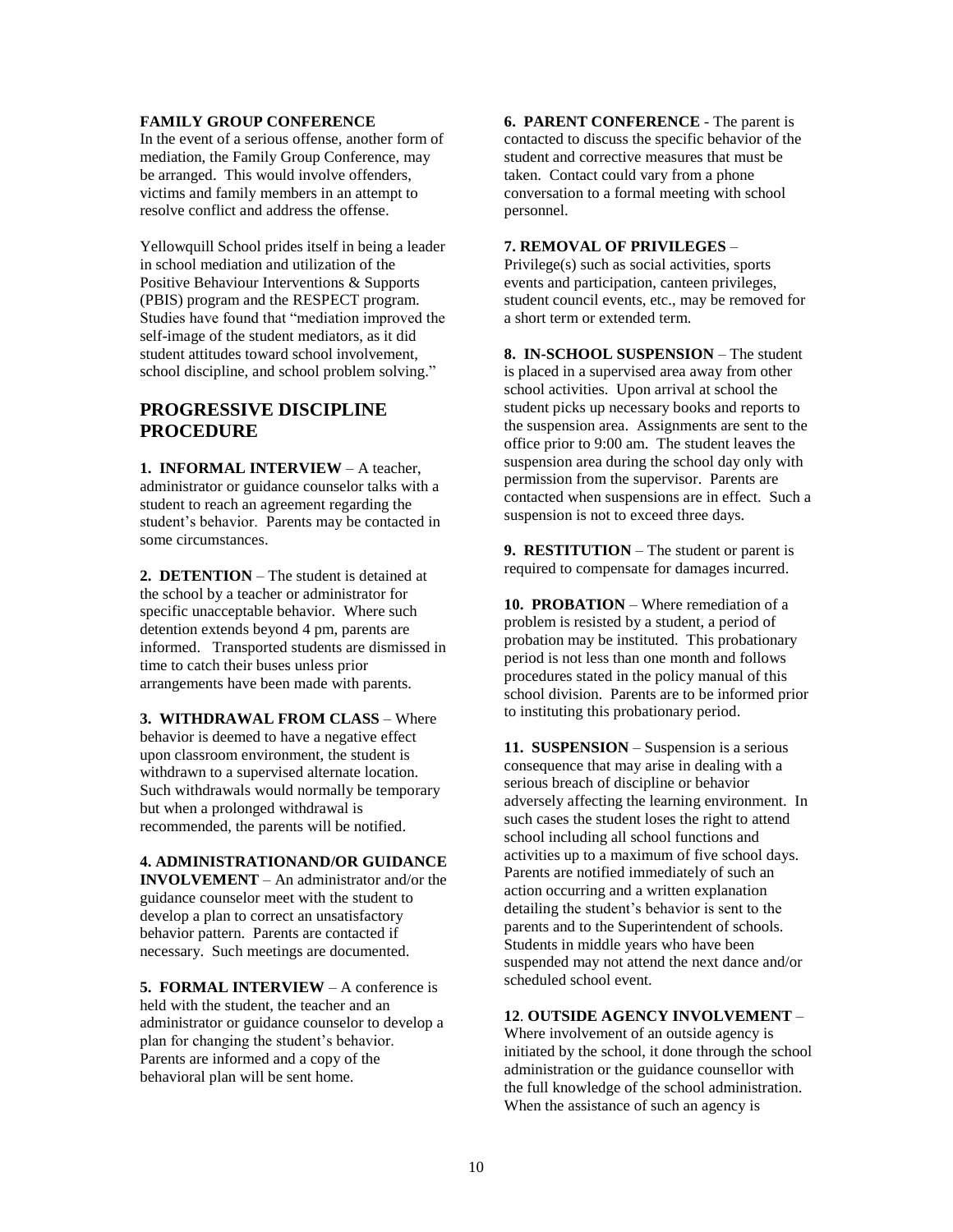deemed necessary, parents are informed prior to this involvement when possible.

**13. INTER-SCHOOL TRANSFER** – In cases where a change of environment and peer group could be advantageous to a student, a transfer to another school in the division may be arranged. This is done only in consultation with parents.

## **14. RECOMMENDATION FOR**

**EXPULSION** – Where the continued presence of a student is deemed injurious to other students or where an act is deemed of such a nature as to warrant it, the administration of the school recommends the expulsion of the student from the school. Such a recommendation is made to the Board of Trustees of Portage la Prairie School Division #24, Parents are notified immediately of such a recommendation,

## **15. INVOLVEMENT OF STUDENT**

**SERVICES** – Where a student's behavior or progress requires more expertise than is available in the school, assistance may be sought from the Student Services of Portage la Prairie School Division #24. This assistance can range from counseling to psychological testing. Parents are notified prior to involvement of personnel from this department.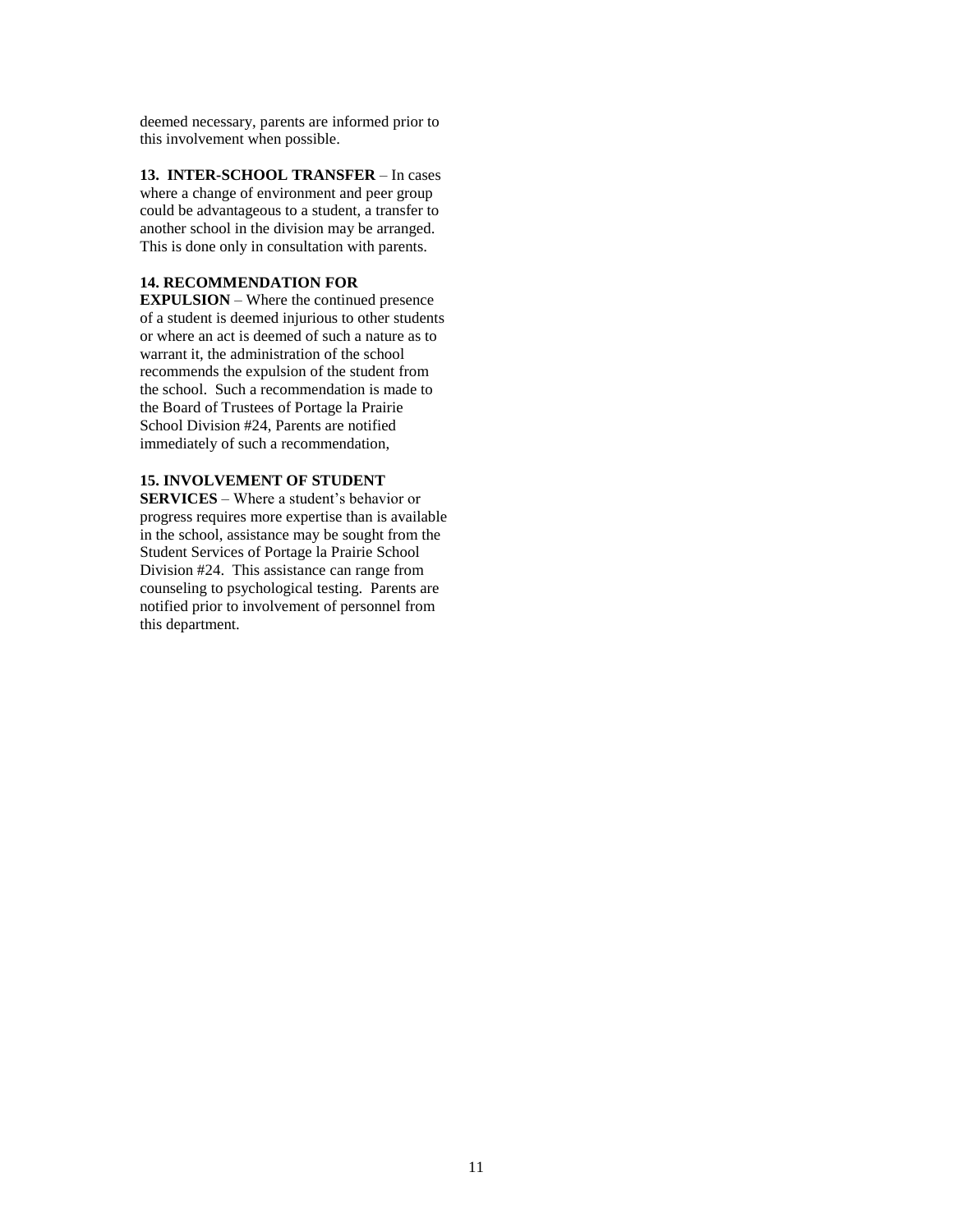## **DAILY SCHEDULE**

| <b>Grades K-6</b>                                                                                                                                                                                           |                                                                         |                                                                                                  | Grades 7-8                                                                                                                                                                                      |                                                                         |                                                                                                |
|-------------------------------------------------------------------------------------------------------------------------------------------------------------------------------------------------------------|-------------------------------------------------------------------------|--------------------------------------------------------------------------------------------------|-------------------------------------------------------------------------------------------------------------------------------------------------------------------------------------------------|-------------------------------------------------------------------------|------------------------------------------------------------------------------------------------|
| 08:40<br>08:47                                                                                                                                                                                              | <b>Students enter school</b><br>Opening exercises $\&$<br>announcements |                                                                                                  | 08:40<br>08:47                                                                                                                                                                                  | <b>Students enter school</b><br>Opening exercises $\&$<br>announcements |                                                                                                |
| $08:50 - 09:25$ 35 min.<br>$09:25 - 10:00$ 35 min.<br>$10:00 - 10:46$ 46 min.<br>Cohort 2, 4, $6 - 10:00 - 10:12$<br>Cohort 1, 3, $5 - 10:34 - 10:46$<br>$10:46 - 11:20$ 34 min.<br>$11:20 - 11:55$ 35 min. |                                                                         | - Period 1<br>- Period 2<br>- Period 3<br>- Recess<br>- Recess<br>- Period 4<br>- Period 5       | $08:50 - 09:25$ 35 min.<br>$09:25 - 10:00$ 35 min.<br>$10:00 - 10:46$ 46 min.<br>$Cohort 7 - 10:38 - 10:46$<br>Cohort $8 - 10:38 - 10:46$<br>$10:46 - 11:20$ 34 min.<br>$11:20 - 11:55$ 35 min. |                                                                         | - Period 1<br>- Period 2<br>- Period 3<br>- Break<br>- Break<br>- Period 4<br>- Period 5       |
| $11:55 - 12:55$ 60 min.                                                                                                                                                                                     |                                                                         | - Lunch                                                                                          | $11:55 - 12:55$ 60 min.                                                                                                                                                                         |                                                                         | - Lunch                                                                                        |
| $12:55 - 01:30$ 35 min.<br>$01:30 - 02:15$ 45 min.<br>Cohort 2, 4, $6 - 1:30 - 1:42$<br>Cohort 1, 3, $5 - 2:03 - 2:15$<br>$02:15 - 02:50$ 32 min.<br>$02:50 - 03:25$ 35 min.<br>03:25                       |                                                                         | - Period 6<br>- Period 7<br>- Recess<br>- Recess<br>- Period 8<br>- Period 9<br><b>Dismissal</b> | $12:55 - 01:30$ 35 min.<br>$01:30 - 02:15$ 45 min.<br>Cohort $7 - 2:08 - 2:15$<br>Cohort $8 - 2:08 - 2:15$<br>$02:15 - 02:50$ 35 min.<br>$02:50 - 03:25$ 35 min.<br>03:25                       |                                                                         | - Period 6<br>- Period 7<br>- Break<br>- Break<br>- Period 8<br>- Period 9<br><b>Dismissal</b> |

**Total instructional time is 305 minutes. Lunch is 60 minutes.**

**Total instructional time is 320 minutes. Lunch is 60 minutes.**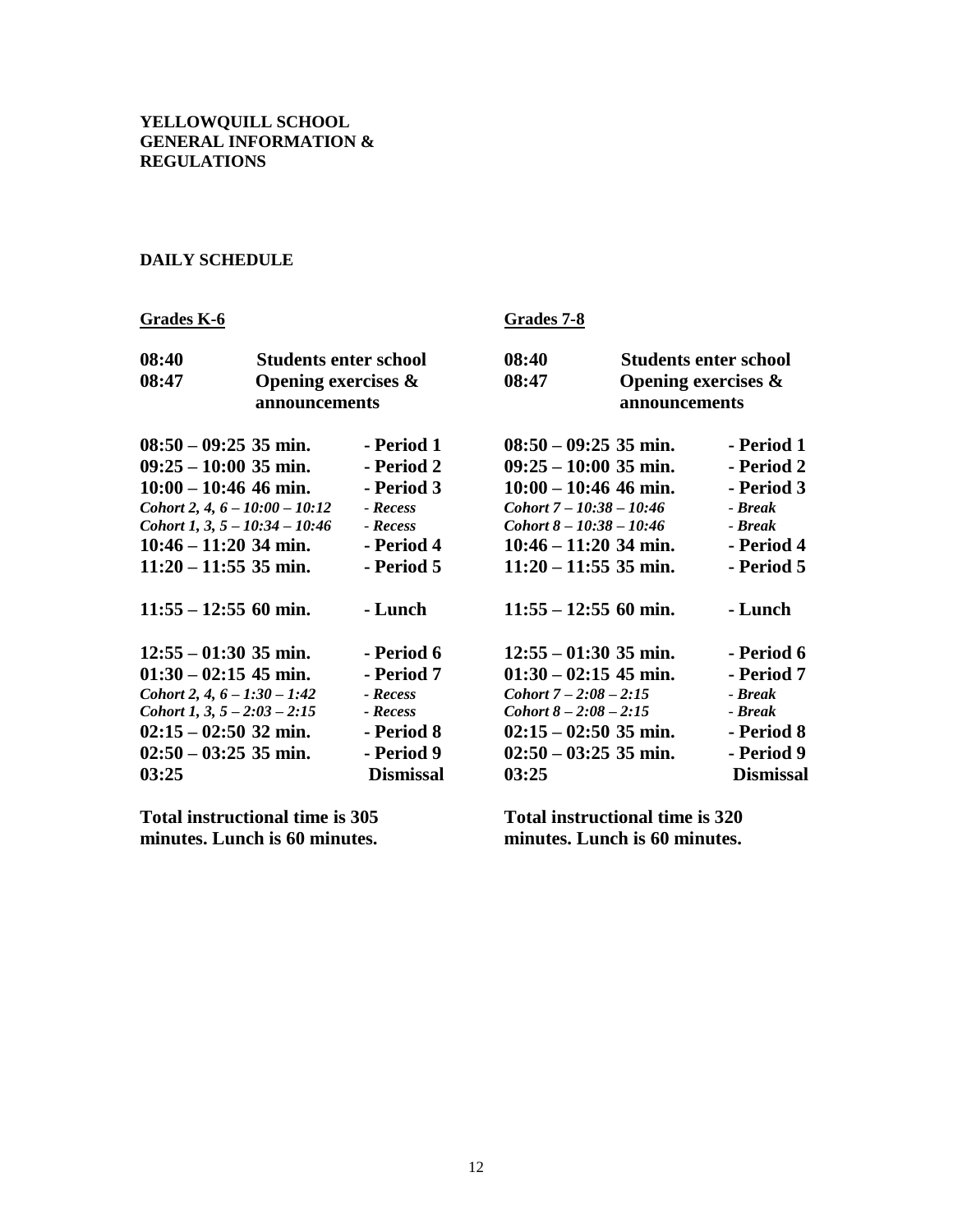### **YELLOWQUILL SCHOOL PHILOSOPHY**

- Our philosophy is one of being child centered; that is to bring out the best in the child by direction and guidance.
- It is our intention to pursue a policy of assisting each child to his maximum potential and also to give each child the opportunity to grow and become the most useful and responsible citizen possible.
- Our intentions are to offer the student the basic skills and as wide a variety of learning situations, extracurricular activities, and other interests, as our facilities will allow. We hope to instill in our students a pride in the school and sense of self-esteem in his/her personal accomplishments.
- Through a flexible teaching program, in a regular classroom setting, it is our aim to provide for the needs of all students in a well-disciplined, but relaxed atmosphere.

## **YELLOWQUILL CATCHMENT AREA**

## **K - 6 inclusive:**

- Students in Portage la Prairie residing in the area bound by: West of, but not including,  $16<sup>th</sup>$  Street SW South of Saskatchewan Avenue to the western city limits Crescent Road to the south
- Rural students in the area bound by: The northern boundary of the school division to Lake Manitoba, to the north. The western boundary of the school division, to the west.
- A line drawn north and south through the junction of Highways 249 and 26, to the east and Highway #1 and the Assiniboine River to the south (east of the City of Portage)
- The southern boundary of the school division, east to the Assiniboine River, and north east to a point halfway between Bridge Road and Yellowquill Trail.

#### **Grades 7 and 8**

- Students in Portage la Prairie bounded by  $4<sup>th</sup>$ Street N.W.  $& 4<sup>th</sup>$  Street S.W. (west side of the street). The railway tracks, the western city limits Crescent Road West.
- Students from all of the rural areas included for Grades K - 6

#### **SCHOOL SUPPORTS**

Resource services include:

- Provide consultative services to the classroom teacher.
- Carry out student assessment to determine academic/social emotional strengths, challenges and next steps for improvement.
- Assist classroom teachers in developing strategies to use with students who are experiencing academic difficulties.
- Provide assistance to students either individually or in groups.
- Prepare referrals to School Division clinicians such as school psychologist, or speech/language pathologist. Meet with the clinicians and parents to discuss the results of the assessment.
- Conduct hearing and vision screening with target groups.
- Make referrals to outside agencies including Manitoba Education and Training, Vision and Hearing specialists, Community Mental Health, as well as the Audiologist and Optometrists, the Physiotherapist and Occupational Therapist.
- Prepare funding applications for students having special needs, and work with team members to prepare the Individual Education Plans (IEP).
- Act as case manager for support teams for funded students.
- Make application for selected students for the special education programs offered within the division in conjunction with classroom teachers and parents.
- Meet with teachers and parents of students who are at risk and explore the student's program needs and/or placement options available. Coordinate, oversee and evaluate home study programs.
- Assist the Learning Assistance Program teacher in providing strategies to meet individual students' needs.
- Arrange for, provide, or support remedial reading programs such as Precision Reading,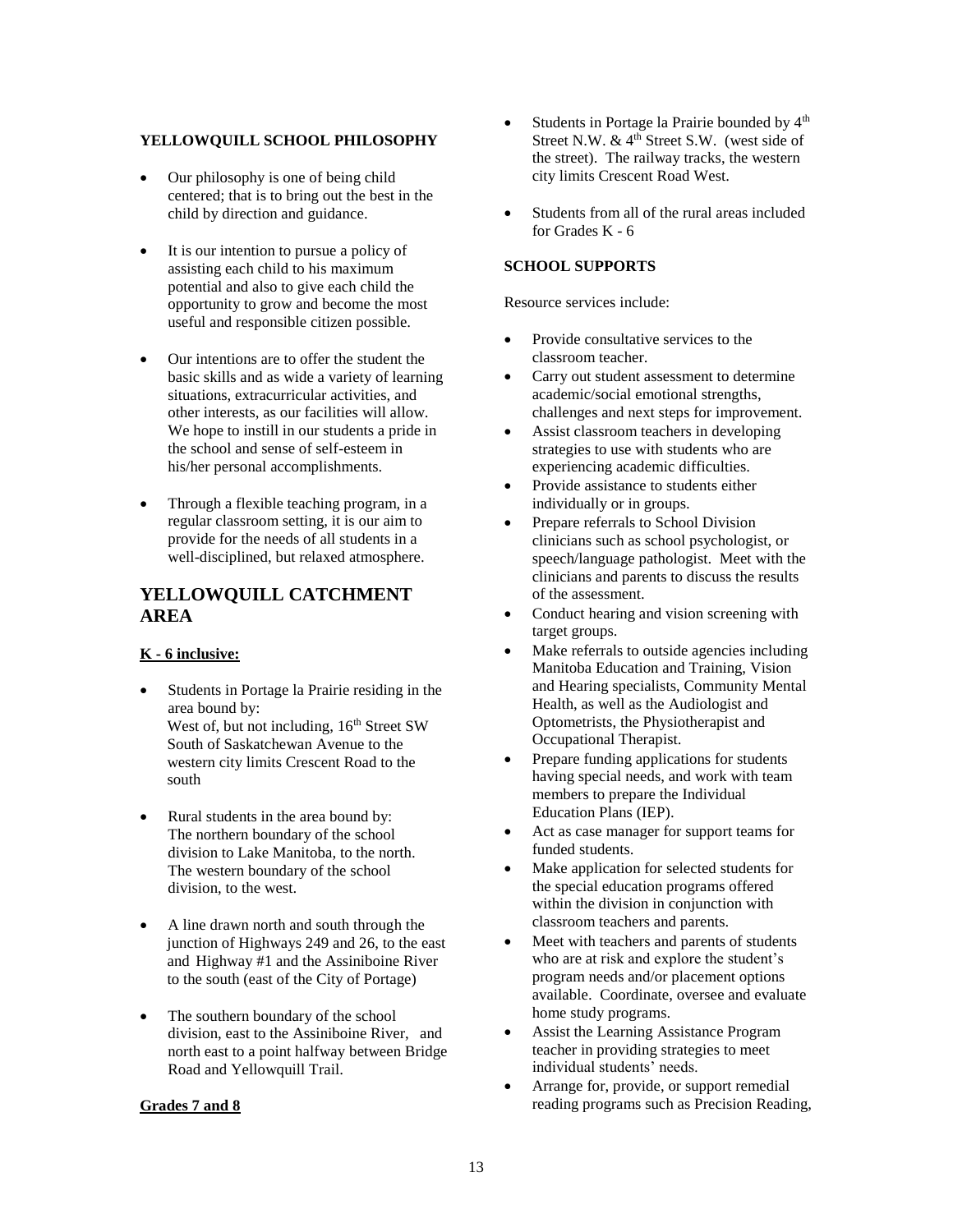Later Literacy and the Reading Recovery program.

• Provide professional development information for teachers and educational assistants that will benefit students with special needs.

## **Guidance Counselor**

- The Yellowquill School guidance counselor works with students in Grades K-8.
- Individual and group counseling is available to students. Individual and group counseling may include issues such as selfesteem, anger management, friendship, school success, and bullying and respect.
- The guidance counselor is available for consultation with staff members to help students achieve successes. They help to ensure student safety and is involved with referrals and communications with outside agencies when necessary.
- Administration, teachers, parents, and students may make referrals to the counselor.

The counselor at YQS also provides the following services.

- Provide mediation and problem-solving strategies for students
- Provides small groups for Kindergarten and primary students to help them with school readiness and success.
- Implements the *Rainbows Program* for students who are suffering a loss through divorce or death.
- Implements and facilitates Indigenous support programs
- Facilitates *The Roots of Empathy Program* in designated classrooms
- *\*\*\*Roots of Empathy* is a classroom program which has shown dramatic effect in reducing levels of aggression and violence among school children while raising social emotional competence and increasing empathy.
- Facilitates the *Taking Care of Each Other Program* in designated classrooms
- \*\*\*The *TCEO Program* helps students feel better about themselves and care for others, follow adult direction, connect with others in positive ways, work together as a team, in total – to get along better with others!
- Crisis counseling
- Member of Y.O.S. administrative team and Portage la Prairie School Division Crisis team
- Assist in administrating the *Positive Behaviour Interventions & Supports (PBIS)* and **Response To Intervention (RTI)** program.
- Provide guidance resources to teachers
- Assist grade 8 students with course selections for high school
- Organizes year end awards days

## **PARENTS AS PARTNERS**

- As partners in education parents play an important role in the development of their child(ren).
- By being actively involved in a child's schooling, the parent greatly increases the chance of him/her experiencing academic success.

#### **The following are some suggestions that may be helpful:**

- Read to your child.
- Show an interest in the child's education. Ask each day how things went at school.
- Provide a quiet area for your child to do his/her homework and study for tests. Encourage good study skills. Parents and the school both play an important role in teaching and sharing study skills.
- Make sure your child has and uses a student agenda. Check the agenda each day for notes from the teacher, homework assignments, and dates of important events and tests. Connect to their teacher's REMIND communication system.
- Insure that the student attends school regularly. If they say they don't have to go to school the next day and you have not received a notice from the school, call the school. Regular attendance is a key to academic success. Student attendance is required on special events days including track and field day.
- Notify the school of any changes that may affect the child's education. These would include changes in custody, employment, medical status and phone number.
- Get and read the school newsletter. These come the first week of each month. If one doesn't come home, extras are available at the school and on the school web site.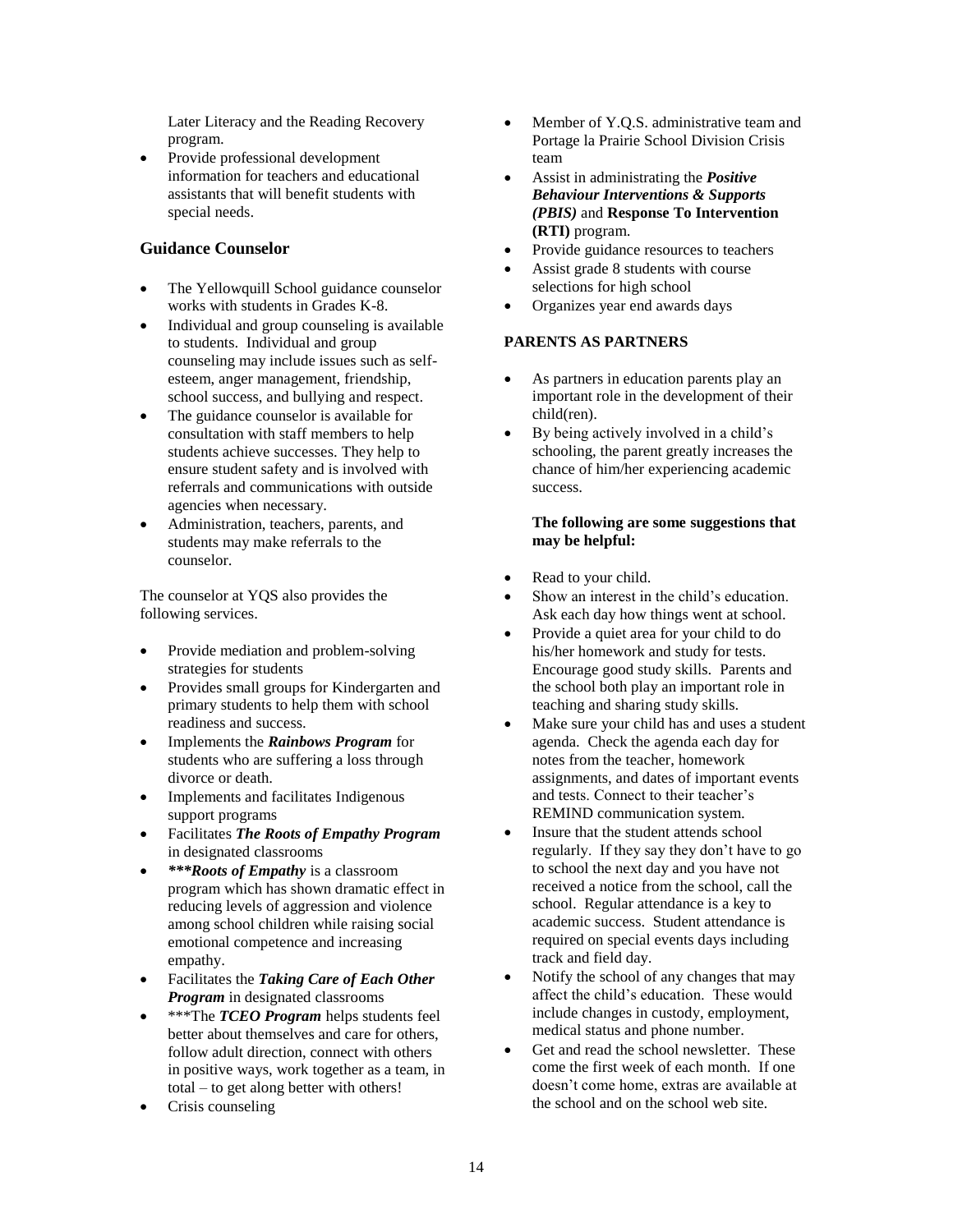- Know what your child is doing on the computer. It is a great tool for research and word processing. However, it does have inappropriate material/activities which should be restricted.
- Attend student led conferences. Don't wait for the conference day if you have questions or need information about the child. A good rule of thumb is if in doubt, contact the school.
- Go through the student handbook and encourage your child to follow the school's rules for behavior.
- Support the school in disciplinary actions while retaining your role as your child's advocate. Remember that you set your child up with unrealistic expectations if you take the position that he/she is always without fault or never makes mistakes.

## **RTI – RESPONSE TO INTERVENTION**

- Response to Intervention (RTI) is a threetier approach to the early identification and support of students with learning and needs.
- At Yellowquill we have built in an RTI period, called *Rajah Reach Back*.
- During this period, students will receive targeted instruction and support with any essential curricular outcomes they may have difficulty with. www.rtinetwork.org is a website that will provide more information on RTI.

#### **CODE OF CONDUCT**

#### **POSITIVE BEHAVIOR INTERVENTION AND SUPPORTS (PBIS)**

- PBIS is an approach that schools use to improve school safety and promote positive behaviour.
- At its heart, PBIS calls on schools to teach students about behavioural expectations and directly teach social emotional skills just as they would teach any other subject.
- The following are the goals that are taught and reinforced each day

#### **Being respectful:**

- Listen to adults the first time
- Use school appropriate language
- Use a quiet voice

#### **Being responsible:**

- Actively participate in school activities and lessons
- Build positive relationships
- Walk on the right side of the hallways
- Lock cellphones in your locker (except for lunch hour)

#### **Being safe:**

- Keep hands and feet to self
- Hoods down/hats off

#### **RESPECT FOR ALL PROGRAM**

- All students and staff at Yellowquill School have the right to a safe and caring school environment that fosters and maintains respectful and responsible behaviour.
- The RESPECT model that we are continuing to implement is designed to create that safe and caring learning environment through the development of a respectful culture and climate within our school and community.
- It will enhance the success of children by helping them to develop a strong sense of self, self-respect, and responsibility which will ultimately increase their academic achievement and create respectful, responsible, resilient citizens.
- Respect yourself, other students, school personnel, family and visitors, and school rules.
- Bullying, abusing physically, sexually or psychologically …orally, in writing or electronically is unacceptable.
- Everyone has a right to a safe learning environment free from fears, prejudices and distractions. Discriminating unreasonably on the basis of any characteristic set out in subsection 9(2) of The Human Rights Code is unacceptable.

The Four Guiding Principles of **RESPECT FOR ALL** are:

- Every human being is unique and has a contribution to make.
- Every human being has strengths which must be nurtured and supported.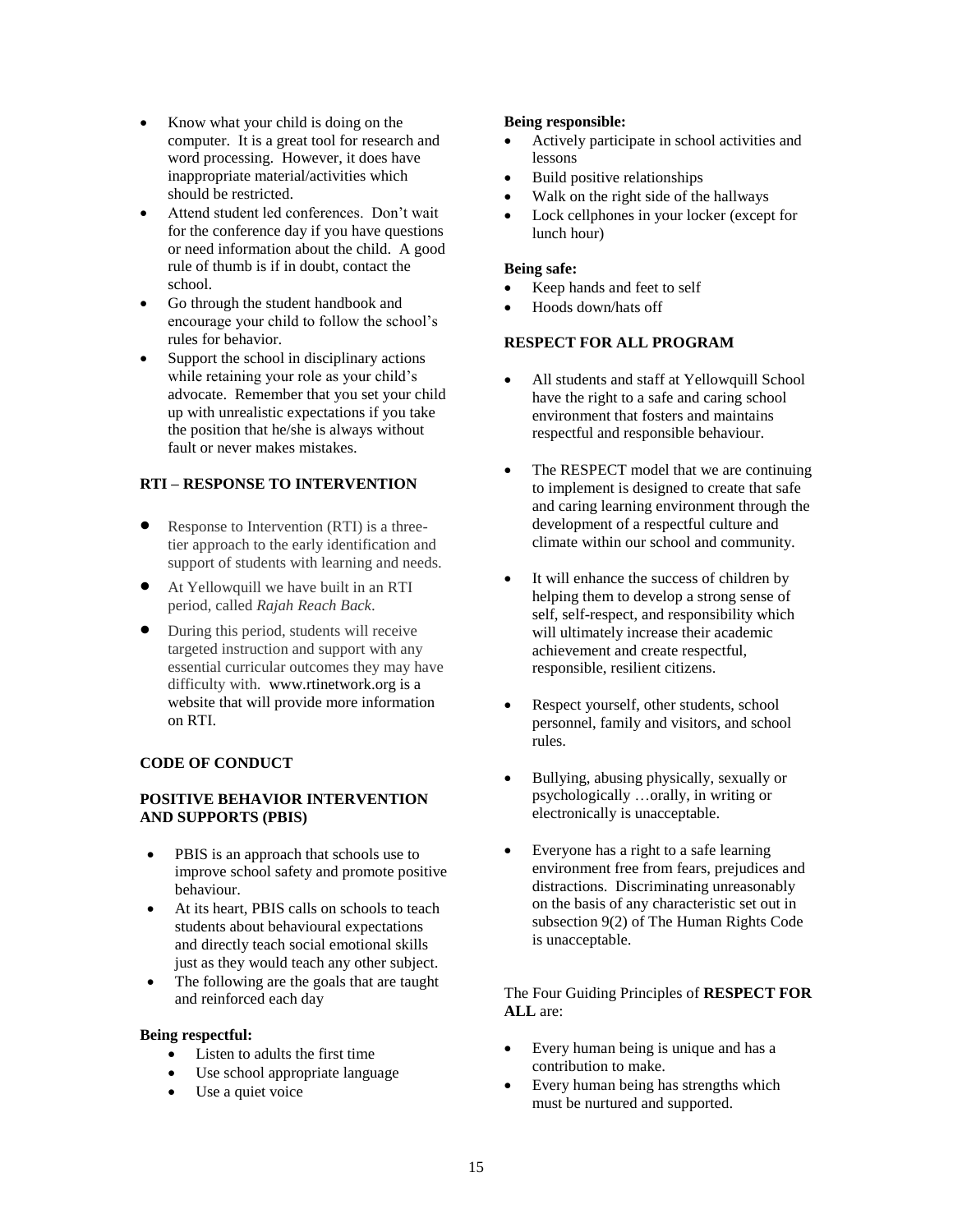- Every human being has the right to be respected and the responsibility to respect others.
- Service to others performed with caring and love makes a difference.

### **EXPECTATIONS**:

• Pupils and staff must behave in a respectful manner and comply with the Code of Conduct.

## **HANDS AND FEET TO YOURSELF**

• Physical aggression, even in play, will not be accepted. Abusing physically any person is unacceptable.

## **WEAPONS**

- Possessing a weapon, as "weapon" is defined in section 2 of the Criminal Code (Canada), will not be tolerated on school sites. (See School Division *Weapons* policy pg. 5).
- Snowballs or throwing of articles are not allowed.
- Laser pointers are not allowed at school.
- Lighters/matches are not allowed at school.

## **GANGS**

Gang involvement and paraphernalia will not be tolerated on school sites (refer to Division Policy *Gangs* pg. 6)

#### **RESOLVE CONFLICT PEACEABLY**

- Access various resources to help resolve conflict – Teacher, Guidance Counsellor. Administration
- Personal conflict resolution skills are taught in class (PBIS & RESPECT) as well as Positive Patrols, Peer Connectors

#### **RESPECT FOR PROPERTY**

Respect your own property, the property of other students, staff and the school.

#### **ATTENDANCE**

- Attend school and all required activities.
- A note from parents or a phone call to the office by the parents is required in the case

of a student's absence or the student will be recorded as truant.

## **PUNCTUALITY**

- Be on time for classes and all required activities.
- Students arriving after attendance has been taken in the morning or afternoon must report to the office before going to class.

## **ACADEMIC RESPONSIBILITY**

Be responsible for adequate equipment, preparation and participation.

## **PROPER DRESS**

- Wear clean, appropriate clothing. (See School Division Dress Code policy, pg. 7).
- Hats and dirty footwear are to be removed at the entrance door.
- The bottom hem of shorts must meet the end of a student's finger tips with their arm fully extended at their side.

#### **CELL PHONES, OTHER ELECTRONIC DEVICES & INTERNET**

- **Student cell phones are not required or requested to be at school.**
- Cell phones must be shut off and placed in a locked locker upon entering the building unless otherwise directed by staff.
- First offense will be a removal and warning.
- Second offense will require removal and a parent/guardian will have to pick it up, not to be returned to school.
- Phone calls can be made to parents/guardians using the student phone in the office during break times.
- Student will not be allowed to use the office phone during class time unless it is an emergency.
- Students requiring immediate use of a cell phone while on school grounds, during all school activities (during or after regular school hours) or while travelling on a bus **must ask a supervising staff member for permission** and then shut it off after using it.
- Pupils and staff must adhere to school policies respecting appropriate use of electronic mail and the Internet, including the prohibition of material that the school has determined to be objectionable.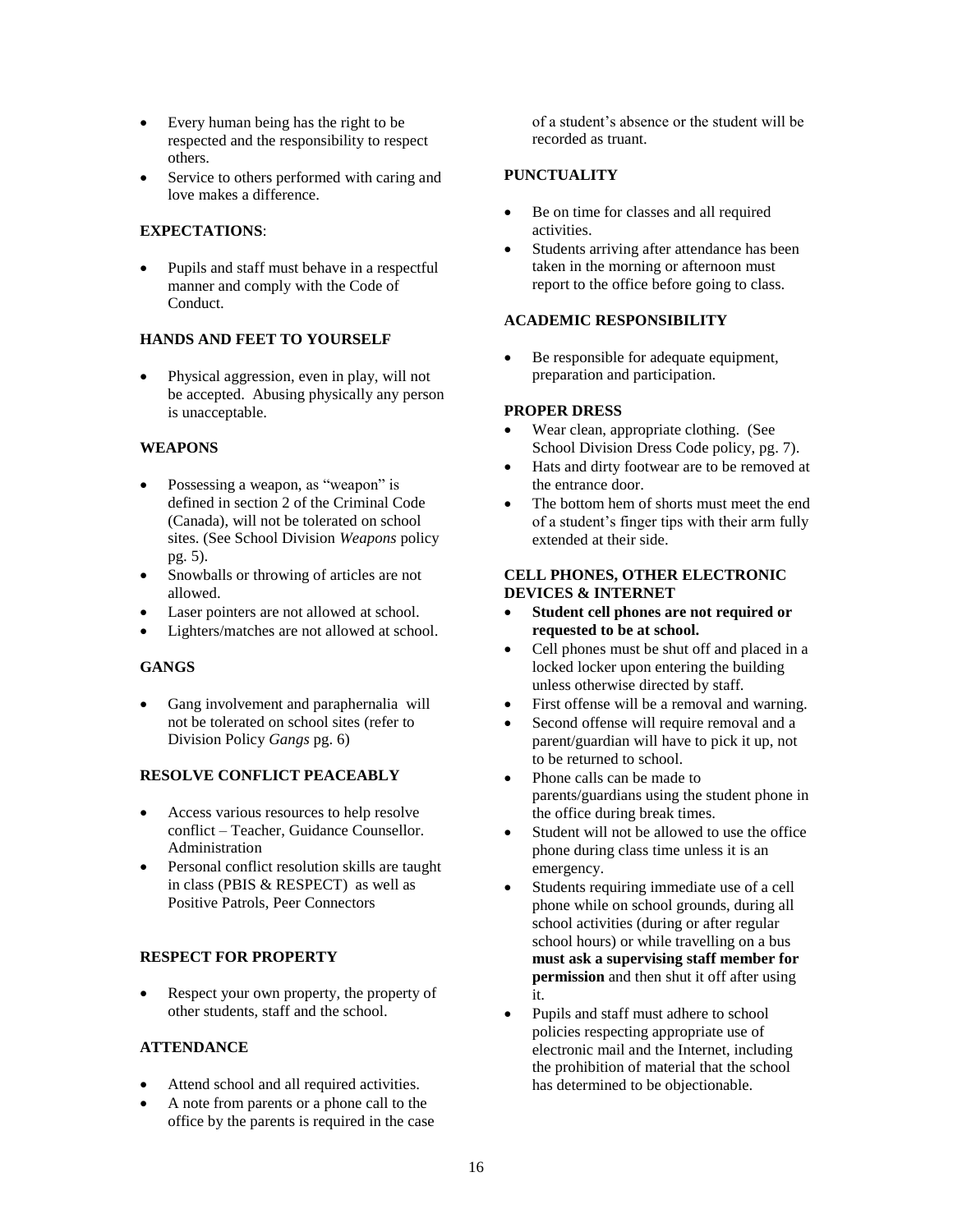- All electronic devices including cell phones must be shut off and placed in a locked locker.
- **The school is not responsible for lost or stolen electronic devices.**

### **SUBSTANCE ABUSE**

Using, possessing or being under the influence of alcohol or illicit drugs at school is unacceptable. Smoking of cigarettes on school grounds is not allowed.

## **MORAL/ETHICAL**

- Be honest and truthful.
- School rules are in effect both on the school grounds and off the school grounds when students are participating in an activity related to school (e.g. field trips, sports tournaments).
- Students are also accountable for their behaviour to and from school.
- "The principal also has disciplinary authority over all students of his/her school while at school and in their conduct towards one another on their way to and from school."
- Section D1 Administrative Handbook for Schools -- Manitoba Education and Training

## **SCHOOL ENTRY:**

• For security reasons, all entrance area doors will be locked.

Be advised that the **main entrance** doors on the east side of the school next to the parking lot will be accessible through the intercom located to the right of the doors during the day. All visitors and students arriving late are required to report to main entrance doors upon arrival to check in with the office.

## **CANTEEN**

- Students requesting lunch from the canteen must send their order to the canteen with the class order in by 9:30 a.m.
- Students who fail to do so must refer their order through their homeroom teacher or the administration.
- Students arriving late who wish to order lunch must go to the office for attendance

and then **go immediately to the canteen and place an order**.

- **Students who did not order in the morning will not be allowed to order food items until after 12:15 pm** as we have limited personal
- **Repeated abuse of this privilege will not be tolerated.**
- The canteen is open to all students to pre order for morning breaks.

## **NOON HOUR REGULATIONS**

- Lunch is to be eaten in homerooms only
- Kindergarten to Grade 8 students staying for lunch will remain in their areas until dismissed to go outside.
- Students going home for lunch must do so immediately – not loitering in the hallways, washrooms or entrance ways
- No food or drinks are allowed in the library, gym, lower steps of the multi-purpose room or outside during breaks due to choking hazards and animal/insect concerns.
- Any students that stay for lunch on a regular basis are **not** to leave the school grounds during noon/recess break.
- Students who are uncooperative/defiant during noon hours may lose noon hour privileges and will have to find other noon hour accommodation which may include being picked up by a parent/guardian for the lunch period.

## **NOON HOUR SUPERVISION**

- All students are to stay in their appropriate homeroom classroom.
- Students are to remain seated in chairs at their desks.
- Students may get up to deposit garbage only when dismissed by the supervisor.
- Throwing of any articles including food is not allowed and may result in suspension of the privilege to stay at school for lunch.
- Desks must be put back where they belong, and the classroom must be tidy before dismissal.
- Directions by the lunch-room supervisor are to be followed at all times.
- Noise levels are to be kept at a reasonable level.
- Students are only allowed to leave the homeroom classroom when dismissed by the supervisor, and then students are to leave the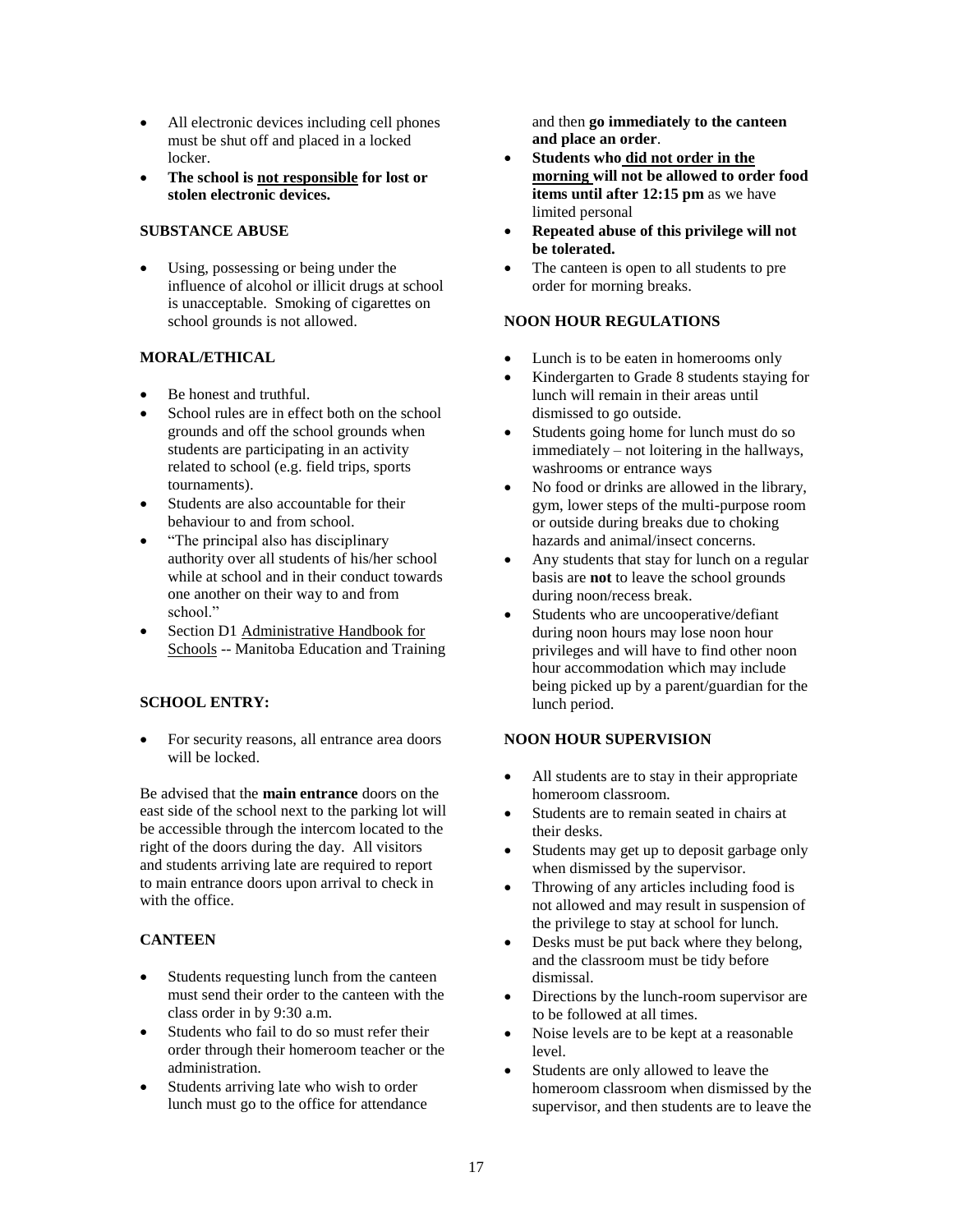quickly and quietly, unless scheduled to meet with a specific teacher.

- Dismissal would normally be at the half way point of noon hour if students were well behaved. Classes may be retained if there are problems.
- Students are not allowed to loiter in the vestibule or washrooms. They must be eating in the homeroom classroom or leave the school grounds for lunch at home.
- Grade 5-8 students leaving the school grounds will not be allowed to re-enter the school until 12:55 pm.

## **EARLY YEARS PLAYGROUND RULES**

- **Play safely at all times**
- Pushing, shoving, kicking and play fighting will not be tolerated**.**
- Students must stay on school property and in designated play areas. Students must stay on the inside of the north and west tree line.
- Students will not throw or kick balls against the school in the paved area.
- Students are not allowed to play with sticks.
- No snowballs! Students snowballing will be reported to the office.
- Inappropriate language will not be tolerated
- No piggy-back riding

## **SAFETY GUIDELINES FOR THE PLAYGROUND & STRUCTURES**

- Include others in your games and play
- Be courteous and share equipment and take turns
- Pick teams fairly
- Keep your hands and feet to yourself
- No pushing, tripping or fighting/play fighting
- No throwing stones, sticks or other objects.
- No chewing gum while on the playground equipment
- No eating while on the playground equipment
- If someone is injured, report this to the supervisors immediately. DO NOT MOVE THE PERSON
- Report any damaged or unsafe equipment on the playground immediately

## **Playing on The Slides**

• Travel down the slides on your seat, no walking up or down the slides

- Students must sit while sliding
- Before sliding down be sure no one is at the bottom of the slide
- No playing at top of slide (tag games)

### **Playing on the Creative Play Structures**

- Walk, no running
- No tag games
- No climbing on railings
- Before accessing a structure, be sure no one else is at the bottom
- No jumping off platforms

#### **Clothing**

- Scarves should not be worn when playing on playground equipment.
- Loose strings can get caught on equipment they should be tied securely or removed.

#### **Weather Conditions**

- Rainy weather playground equipment is off limits.
- Icy weather playground equipment is off limits.

## **STUDENT PRIVILEGES**

- Extra-curricular activities carried out during and after school hours are **privileges that students earn.**
- These privileges are made available to students through teachers organizing, chaperoning and supervising these activities. For some activities, parents are also involved.
- The privilege of participating in these activities may be revoked for reasons of lack of cooperation, unacceptable behavior, and/or poor academic effort.

## **STUDENT FEES**

- The Portage School Division is looking for consistency across the division so each child will be charged \$25.00 for school supplies at the beginning of each school year.
- The supplies will be purchased by the school for each homeroom.
- The School Board is providing \$25.00 per student which will cover the rest of the cost for supplies

| <b>Student Fees</b> | $K - 8$ | \$25.00 |
|---------------------|---------|---------|
| Recorder            |         | \$9.00  |
| Locks               |         | 9.00    |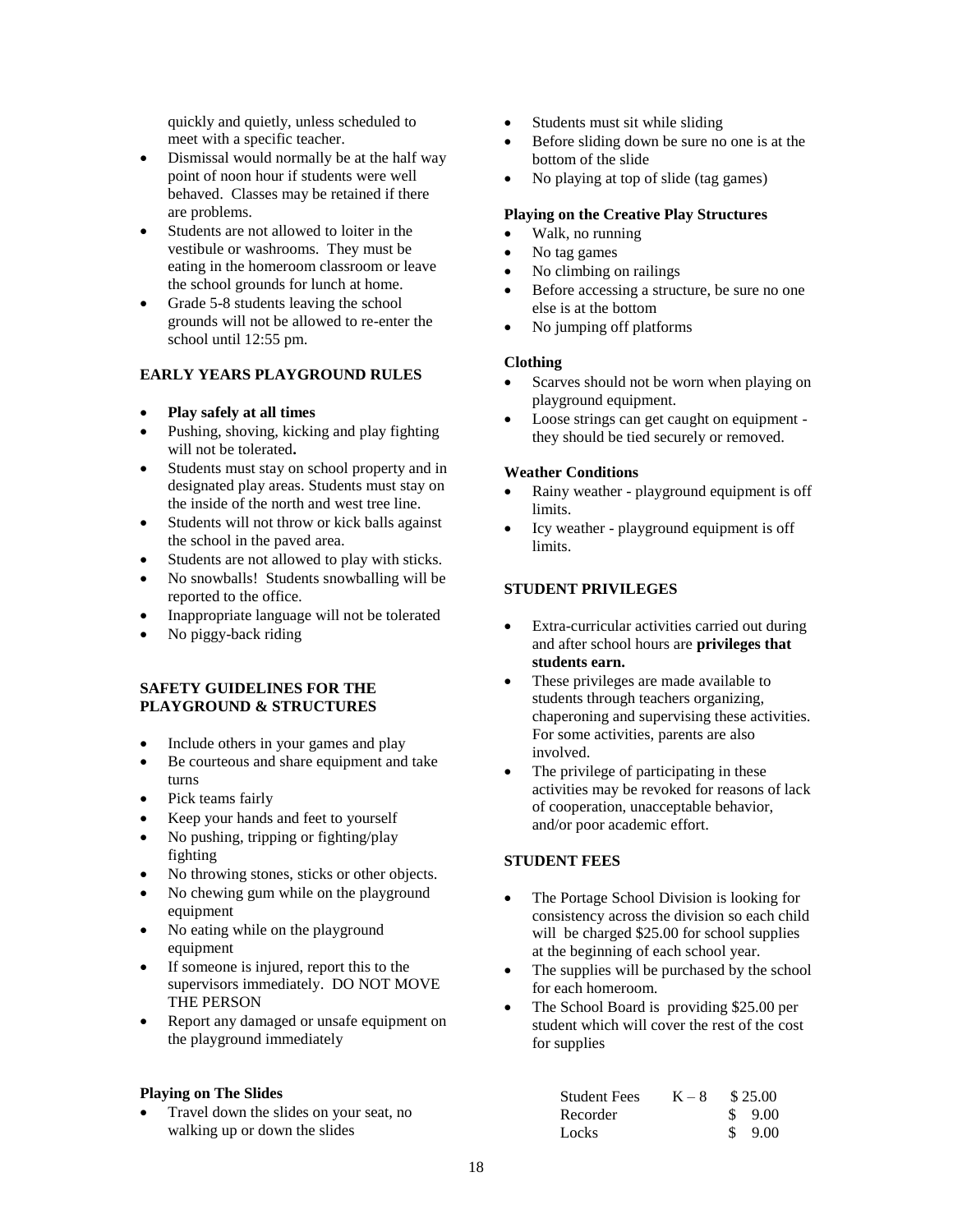| IA/Home Ec. | \$30.00 |
|-------------|---------|
| Band        | \$40.00 |
| Art         | \$40.00 |

If student fees (I.A., Home Ec., Band) are not paid, students may not be allowed to participate in fun activities such as the ski trip, dances or year-end activities.

#### **STUDENTS' PERSONAL SUPPLIES**

- **Kindergarten to Grade 8 parents to provide the following: (label all personal items with permanent marker)**
	- Kindergarten & Gr 1 *– Headphones & painting smock*
	- Kindergarten to Gr 2 *change of clothes in a plastic bag with name on it to leave at school*
	- Gr 3 to 8- *gym clothing and storage bag*
	- water bottle
	- indoor/gym shoes
	- **backpack**
	- lunch kit
	- pencil case

#### **BREAKS DURING SCHOOL DAY**

- No cell phones at break/recess times, **only during the noon hour.**
- No student may leave the school grounds during the morning or afternoon breaks
- **Movement in hallways and classrooms:** Running, pushing, shoving, bumping and play fighting in hallways and classrooms will not be tolerated
- When moving in the hallways, walk on the right- hand side, single file. **No talking in hallways when classes are in session.**
- Middle Years students require hall passes to leave the classroom during regular class times.
- During morning and afternoon breaks Grade 6-8 students will be supervised in the multipurpose room.
- Multi is a place where students can visit and spread out which will reduce the congestion and noise in our hallways and front entrance area. Students can still:
	- make use of the canteen and library
- use the beginning of break at their locker to prepare for the next class
- meet with available teachers about coursework
- go to the office to use the phone, get information or seek assistance in solving a problem

### **ADMISSION TO SCHOOL BUILDING BEFORE 9:00 AM**

- Outside doors will be unlocked at 8:30 am.
- Students having reason to come to school early may enter the building by way of the main entry (east doors).
- No students may enter the teaching area until the 8:40 am and the 12:55 pm bell rings.

## **LATES**

- Students must be in their areas by 8:40 in the morning and 12:55 in the afternoon.
- Students who arrive late at school must signin at the office and receive a late slip for presentation to the home area teacher.
- Students arriving late without an acceptable reason will be required to serve a detention at noon recess or after school.

#### **EARLY DEPARTURE**

- A student needing to leave classes early must bring a parental note requesting permission.
- This note must be dated and indicate the requested time of departure. It will be shown to the teacher concerned and then presented at the office at time of departure
- The parent/guardian must sign-out their child in the *record of attendance* book in the main office.
- Such students should depart by way of the east doors after their parents have signed them out

#### **CLASSROOM HOUSEKEEPING**

- Students are requested to hang up their labelled outdoor wear in the lockers provided
- Lockers are school property and may be inspected by teachers or administration to ensure neatness and cleanliness.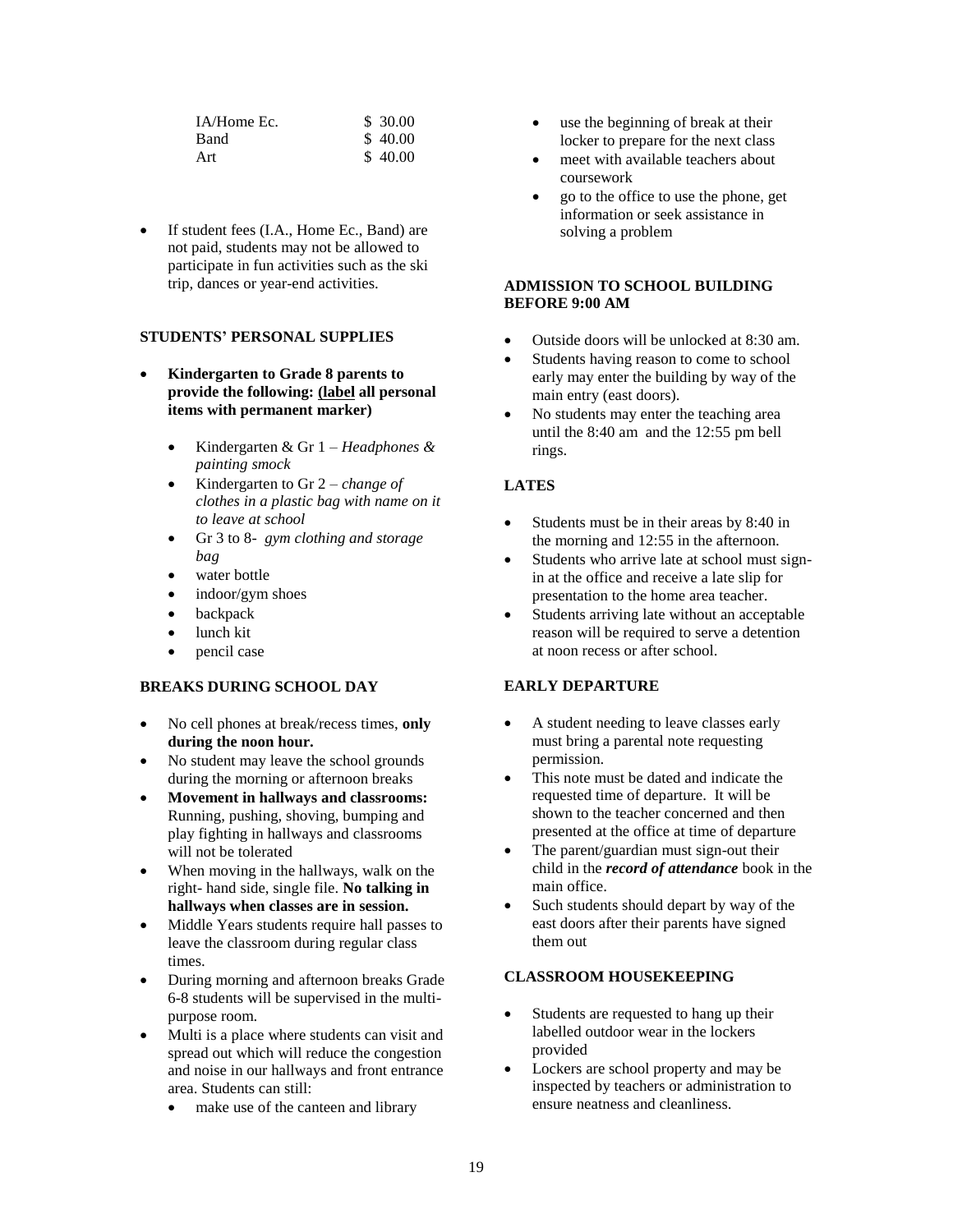- A school administrator will accompany other persons authorized to inspect student lockers when a concern arises.
- Students are discouraged from sitting on desktops, putting their feet on seats of chairs, and from teetering on chairs.
- Students must not mark or deface school property or books in any way. Do not write on desks. Students detected willfully damaging school property must pay for such damage.
- GUM AND SEEDS OF ANY KIND ARE NOT ALLOWED IN THE SCHOOL.
- At afternoon dismissal, texts and notebooks should be stacked neatly in the book compartments.
- Waste-paper and other debris must not be left on the carpet, in desks or on tops of desks.
- Chairs must be placed on desktops or piled so that vacuum cleaning can be done quickly.
- Students are urged to store lunches, gym clothing and shoes, mathematical instrument sets, pencils, pens, rulers, and other valuables (except money) in their **locked**  lockers.
- **While in gym, all valuables must be left with the Phys. Ed. teacher.**
- Hats and wet footwear are to be removed upon entering the building.

## **PROTECTION OF PERSONAL PROPERTY**

- **Purchase a padlock at the division office & do not tell anyone your combination. If someone learns your combination return your pad lock to the office and a new one will be provided free of charge.**
- All articles of clothing and footwear should be labeled with permanent marker with the student's name for easy identification.
- Sums of money and any other valuables should be left in the office for safekeeping. **Never should money or valuable items be left unattended in change rooms…give it to your teacher! Purses must be placed in a locked locker.**
- All electronic devices and games should be left at home, placed in a locked locker or brought to the office for safekeeping.
- Report immediately to the office any loss of personal property, texts, notebooks, etc.
- T**he school will not be held accountable for lost or stolen items if not secured.**

## **TEXTBOOKS**

- Authorized textbooks will be on loan to all students on the understanding that they will be handled with care.
- On the first day each text is received, every student must place his/her name, the date, and the condition of the text in the area provided at the front of each book.
- Students must pay for texts, which they lose, abuse or willfully damage during the school year.
- Replacement value of texts is according to the condition of each text when issued; newfull value; good – one half value;  $fair$  – onethird value.
- When the condition or value of a text is in doubt, the principal or vice-principal will act as the final judge.
- Mending tape for minor repairs is available without charge at the office.

#### **BICYCLES, SKATEBOARDS, ROLLERBLADES & SCOOTERS**

- The school will not be responsible for any lost, stolen or damaged equipment that students bring to school.
- Students must have a signed bicycle form indicating make, model, colour, serial number that the rules of the road are being observed.
- Students are also expected to walk bikes when on the sidewalks, beside or in front of the school.
- Bike racks are to be used and students **must** lock their bikes.
- Students not following the rules of biking will be asked to leave their bikes at home or may have their bike impounded until a parent/guardian picks the bike up.
- Kindergarten, Grade 1 and 2 children are not allowed to bring bikes.
- Safety programs may be conducted by the teachers or authorized personal.
- Also, because of the lack of parking spaces, students who live 3 or 4 short blocks away from the school are asked not to bring their bikes to school.
- Bicycle permission forms will be available at the main office.
- Student are required to wear a helmet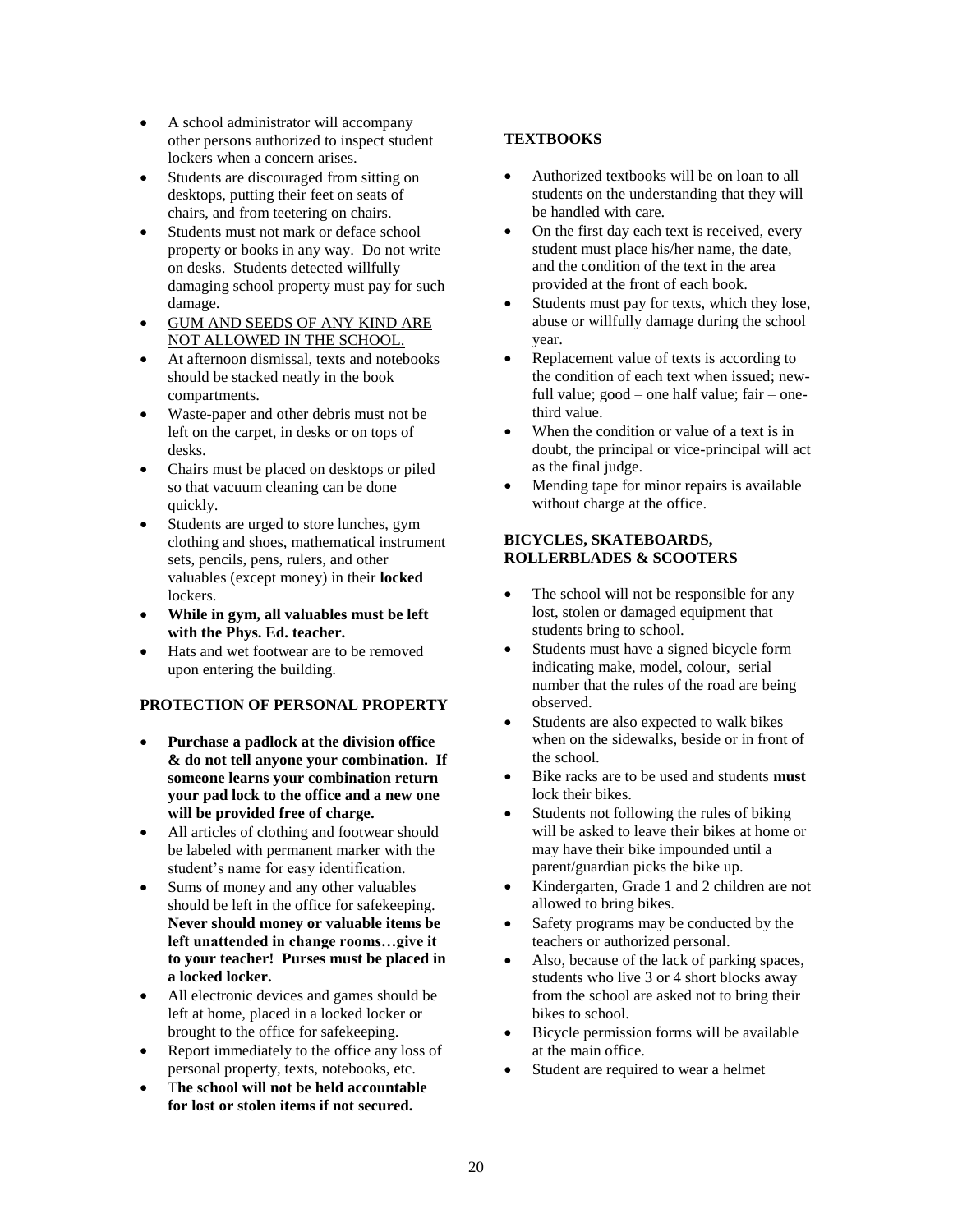#### **Skateboards**

- Used to transport students to and from school but must be carried while on school property and then placed in lockers.
- Rollerblades, roller shoes or 'heelies' are not to be worn on school property.
- K 3 are not allowed to bring boards, blades or scooters to school due to safety and storage concerns.

#### **AGENDAS**

- All students, grade one to eight, will have access to an agenda which is included in student fees. Parents are asked to check the agenda on a regular basis.
- All teachers are now using the REMIND electronic communication system to keep parents informed on a daily basis. Parents are requested to sign up for this free service.

### **GETTING MESSAGES TO STUDENTS**

- **PRIOR TO 3:00 PM!!!** Parents are requested to limit their messages to be delivered through the school office. However, in the event that a child must receive a message, particularly about alternate transportation or childcare arrangements, **contact by the parent to the school MUST be made PRIOR TO 3:00 p.m. on the day the message is to be delivered.**
- We cannot guarantee delivery of a message after that time. Occasionally, even with our best efforts, we are unable to deliver messages.
- If buses need alternate direction (including taking extra students), it is absolutely necessary for the **parent to contact the bus garage** well in advance. There is an answering machine at the bus garage to take early morning calls.

## **CHANGE OF HOME ADDRESS OR TELEPHONE NUMBER**

- A student changing his/her home address during the school year but continuing to attend Yellowquill School is requested to notify the office as soon as the change takes place so that records can be amended.
- **A change in telephone numbers or a email address must be reported immediately for safety/health reasons.**
- In the case of a legal change of name of the student, or a change in custody of the student, please notify the administration of the school immediately.
- In addition, the school should be advised of the presence of a non-custodial parent and should be provided with legal documentation of **any court orders limiting** the rights on a non-custodial parent.
- It is imperative that the school can contact parents at all times, so please ensure that parent phone numbers are correct **and cell phones are activated.**

#### **ACADEMIC PROGRESS OF STUDENTS**

#### Student Evaluations

- Student progress is evaluated according to the degree which students meet the requirements of the curricula.
- Progress is continuous by means of formative and summative assessments which include daily work, projects, oral assessment chapter tests, and cumulative testing throughout the academic school year with test scores counting for no more than 50% of the total evaluation in any subject for the term in which they are written.
- Grades 1-6 students will not have percentage grades…but rather a provincial competency scale of 1 through 4 representing a student's level of achievement in their skill development in a large number of areas particular to that subject.
- Grade 7 & 8 students will have the same 1-4 competency scale as well as percentages which represent a range of grade marks.
- Teachers have prepared comprehensive course outlines and assessment rubrics for students and parents which are available at the beginning of the fall school term.
- All students will continue with their studies until the final teaching day in June.

#### **STUDENT AWARDS**

- At the end of June, a *Celebration of Learning* is held to honour students.
- Kindergarten will have their own separate "graduation" assembly.
- Grades 1 to Grade 4 students will continue to have a celebration assembly.
- The Grades 5-8 assembly will be held to celebrate academics and a few individual sports awards will be awarded.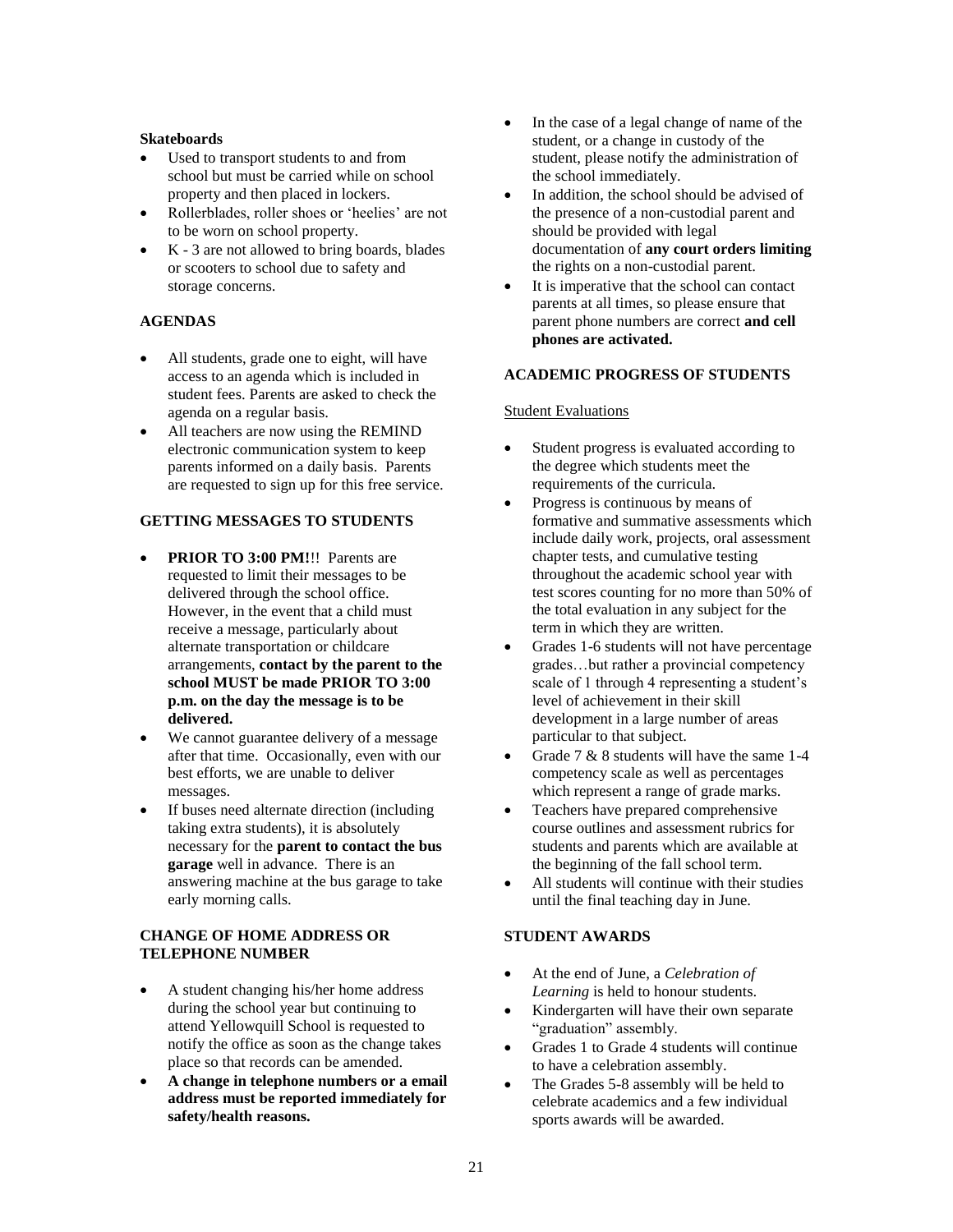• Extra-curricular sports awards are presented throughout the year at student assemblies. In past years we have had the following award categories:

| Academics   | Quill Awards                  |
|-------------|-------------------------------|
| Ambassador  | Special Awards for Leadership |
| Art         | The Come-Back Kid             |
| Athletics   | Top Female Athlete            |
| Citizenship | Top Male Athlete              |
| Music/Band  | Vocational                    |

• During our school RESPECT assemblies, awards are presented for the four pillars of RESPECT and academics and athletics. We would be very pleased to have parents attend our student-led RESPECT assemblies that are held every other month.

#### **ADAPTED COURSES**

- A teacher may adapt courses for a student who is experiencing difficulties in his/her course and who is enrolled in the regular program.
- The essential learning outcomes will be maintained, and parents will be kept informed of their child's progress.

#### **PHYSICAL EDUCATION**

- A change of clothes for physical education class (shirt, T-shirt, shorts or sweatpants) is optional.
- Non-marking indoor runners for gym use will be required.
- Only those students who present a doctor's certificate will be excused from participating in physical education classes.
- For a limited number of classes, a student may be excused from physical education by bringing a signed note from home to the instructor with the reason for the nonparticipation.
- The instructor will give students other tasks to do who appear for physical education classes without the proper clothing.
- All valuables must be given to the instructor.
- (please review **sports activities guidelines** found under Divisional Policies)
- Participation in the year-end Track and Field Day is a culminating activity and is part of each student's academic progress report and recorded on their final report card.

#### **ACCIDENTS OR ILLNESS**

- Treatment for cuts, bruises, burns, etc. is available at the office.
- Aspirin/Tylenol, etc. is NOT available from the office. Students should bring their own.
- Ill students can be accommodated in the sick room for a short period of time until they feel better or their parents arrive to take them home.
- Ill students wishing to go home or to a relative's house during school hours must report to the office and a telephone call will be made to arrange transportation.
- Students who suffer injuries requiring medical attention will be transported to the Portage la Prairie Hospital via ambulance. Every effort will be made to notify parents immediately. An accident report will be filed with the Division Office.

## **ACCIDENT INSURANCE**

- Accident insurance is made available annually to students on a voluntary basis. Details of the plan, instructions covering enrollment procedures and application forms will be sent home with students from school.
- **NOTE: All students who wish to take part in the ski trip or any of our sports teams will be required to have either Student Accident Insurance coverage, Blue Cross coverage, or similar facsimile before being allowed to participate.**

#### **CHARITABLE DONATIONS**

• Anyone wishing to make a charitable donation to the school may gain access to the school division's charitable donation number by contacting the division office and a receipt will be issued at the Division Office.

## **CLASS PLACEMENT**

- There are a number of criteria that dictate into which class a child should be placed.
- School personnel make the final decision for class placement.
- All written requests from parents **must be received by April 30** stating clear reasons for requests for students to be placed in certain classes.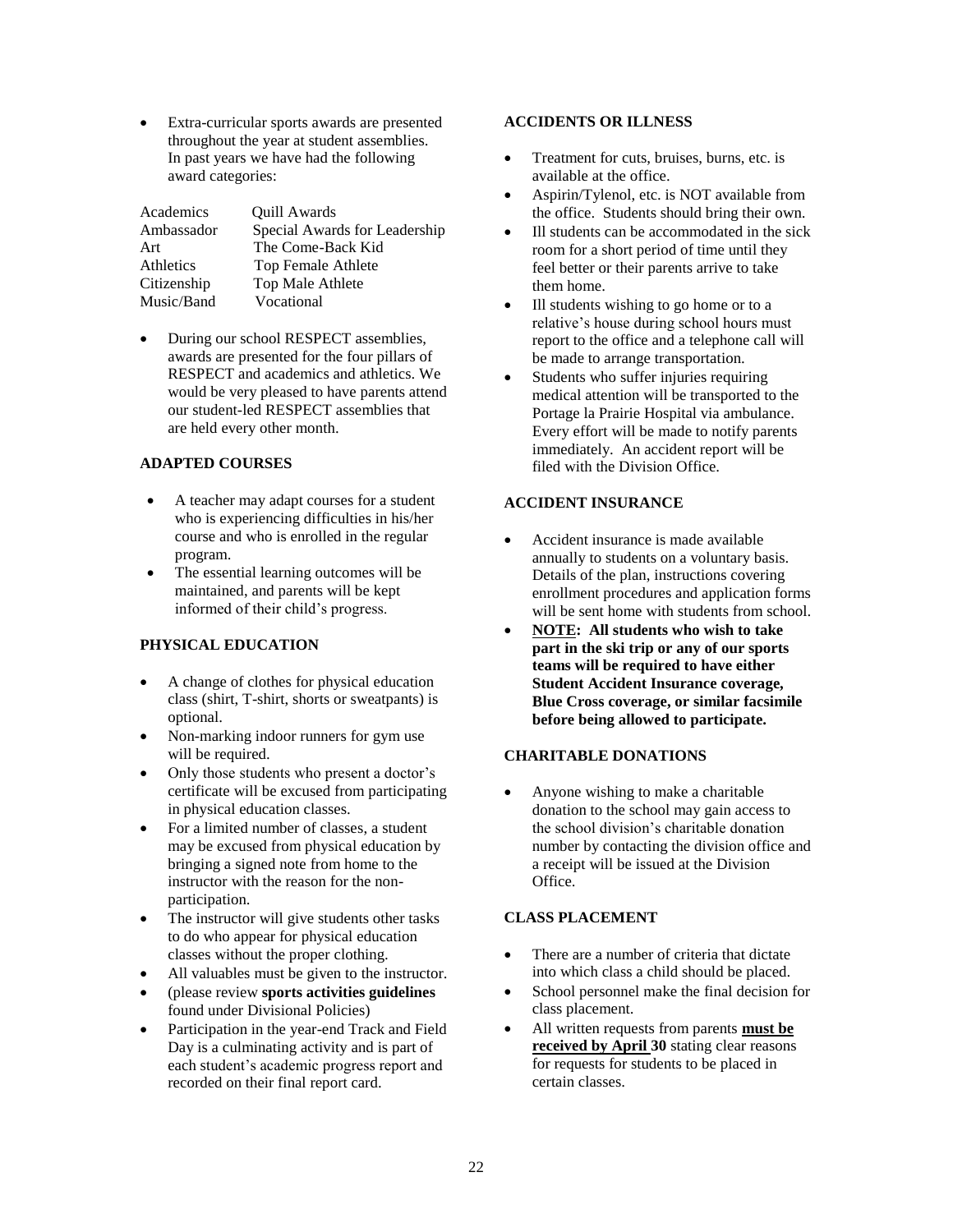- Written requests will be given some consideration, however the school team retains the final decision on placement.
- For general information, in the majority of cases, students placed in a split class remain there for the grades represented by the split. This does not however mean that all do, and there can be movement out of and into split classes.

## **SCHOOL PICTURES**

- Each year, class or individual pictures at the early years level and individual pictures at the middle years level are taken.
- Students are under no obligation to purchase these pictures but their school photo (free to the office) is required for their computer file and report card.
- A notice will be sent home in our first newsletter with the date(s) for picture day. Information can also be found on our school web site.

## **PRIVATE MUSIC LESSONS**

- Students who have made arrangements for private music lessons during the school day are responsible for work missed as a result.
- A note is required from a parent or guardian giving permission to leave school for this purpose.
- Students participating are required to sign out at the office when leaving.

#### **IN-SERVICE, ADMINISTRATION AND PARENT-TEACHER CONFERENCE DAYS**

- Of the two hundred school days, the Department of Education has authorized local School Boards to use up to ten school days for teacher in-services, administration and Parent-Teacher conferences.
- Parents will be advised of such impending school days. Students will not be attending school on such days.
- The Portage School Division has authorized schools in the division to implement the **Strong Beginnings Program** in early September to provide early assessment data for teachers.
- A scheduled time for *individual student testing* over the 2-day period will be sent home for all K-8 students.

• Only students being tested at a particular time will be at school during that designated 2-day period.

#### **PARENTS ENTERING SCHOOL AT END OF DAY**

- Throughout the Portage la Prairie School Division signs are posted on external doors of schools **requiring all visitors to report to the office on arrival.**
- This is done for the safety and security of all children. We do ask all parents to report to the office when visiting the school.
- The exception is special occasions when large groups are entering on invitation. Even then, we prefer that you enter via the Main Entrance.
- If you are picking up kindergarten students at the end of the day, **please wait in the early years entrance vestibule or the area just inside the vestibule by the fountain-- not in the hallway outside the classroom.**
- We especially do not wish to have parents entering the classroom unannounced, which can disrupt a class. If we lost a few minutes (for example, 3 minutes) everyday as a result of such disruption, then the children end up with an overall loss of two full days of school.
- Parents are free to meet with teachers after the hallways are cleared of students at the end of the day.
- Like teachers and support staff, the expectation is that parents in the school and on school grounds will model respectful behaviour.
- Unless volunteering as a supervisor with clear guidelines established by the classroom teacher, parents are required to refer any concerns involving student behaviour to a staff member.

#### **PROPER PROCEDURE FOR COMPLAINT**

- If there is a concern regarding what is happening in a specific classroom, a definite process must be followed.
- Step #1 parents must meet directly with the teacher, expressing those concerns. Preference would be for those concerns to be written and presented to the teacher.
- Step #2 the teacher then has the opportunity to respond and address the situation.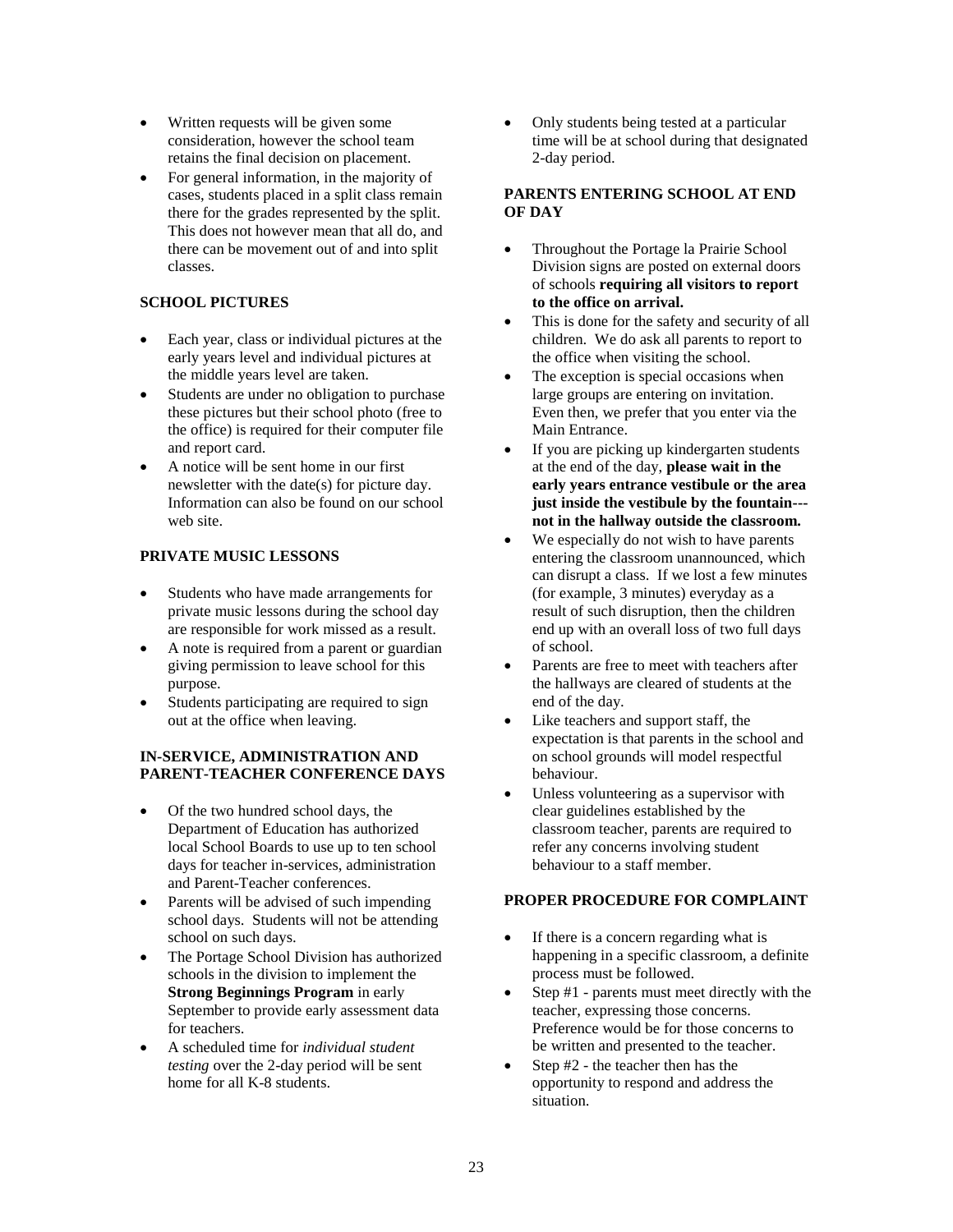- Step #3 if the concern persists after a reasonable period of time for resolution has elapsed, then the parent should make an appointment with administration for further discussion.
- Polite respectful behaviour by all adults involved is expected and requested at all times.

#### **PETS AT SCHOOL**

- **Pets are not allowed in the school or on the school grounds unless permission has been granted by the administration.**
- **Generally, pets can be brought for a classroom activity such as "Show and Tell" as long as students do not have allergies and the pet is on a leash and accompanied by an adult.**
- It would be expected that the pet would **be taken out of the school when the classroom activity came to an end.**

## **SCHOOL GROUPS**

## **POSITIVE PATROLS**

• Positive Patrols are students in grades 4 - 5 who have been selected by fellow students and staff to assist in monitoring conflicts on the playground during recesses.

#### **PEER CONNECTORS**

- Peer Connectors are students in grades  $6 8$ who are also selected by their peers as persons who are good listeners and are able to maintain confidentiality.
- Peer Connectors are involved in various functions in the school including acting as a positive role model, presenting information to their peers, and being involved in conflict mediation in a variety of circumstances.

## **SCHOOL PATROL**

- Grade six students are chosen to act as street crossing guards for all students at Yellowquill School.
- Other students are required to follow the direction of School Patrol members when crossing the lane east of the school.

#### **STUDENT COUNCIL**

- Grade 7 and 8 students may run for Student Council executive provided they have a **score of 3 in the four core subject areas (ELA, Math, Science & Social Studies)** and are well behaved.
- Elections for the various student council positions are held in September each year. Grade 5-8 students will elect room reps
- Student Council is involved in planning and running a number of activities throughout the year.
- A student may be removed from office if he/she is not performing his/her duties or if the student has been involved in disciplinary issues

## **ADVISORY COUNCIL FOR SCHOOL LEADERSHIP**

- The Advisory Council performs a number of functions in the school, both in a supportive and advisory role.
- Parents may attend any meeting and are invited to let their names stand for positions on the executive.
- The Advisory Council regularly publishes minutes of Council meetings in the school newsletter and on the YQS web site

## **EMERGENCY PROCEDURES**

## **FIRE DRILLS**

• Ten fire drills will be held each school year to ensure that students become accustomed to safe and orderly evacuation in case of emergency.

## **FIRE DRILL PROCEDURE**

- As soon as the fire alarm sounds, students are to proceed in single file and in an orderly fashion to the nearest exit.
- Students will not run or push but walk quickly to within a safe distance from the school.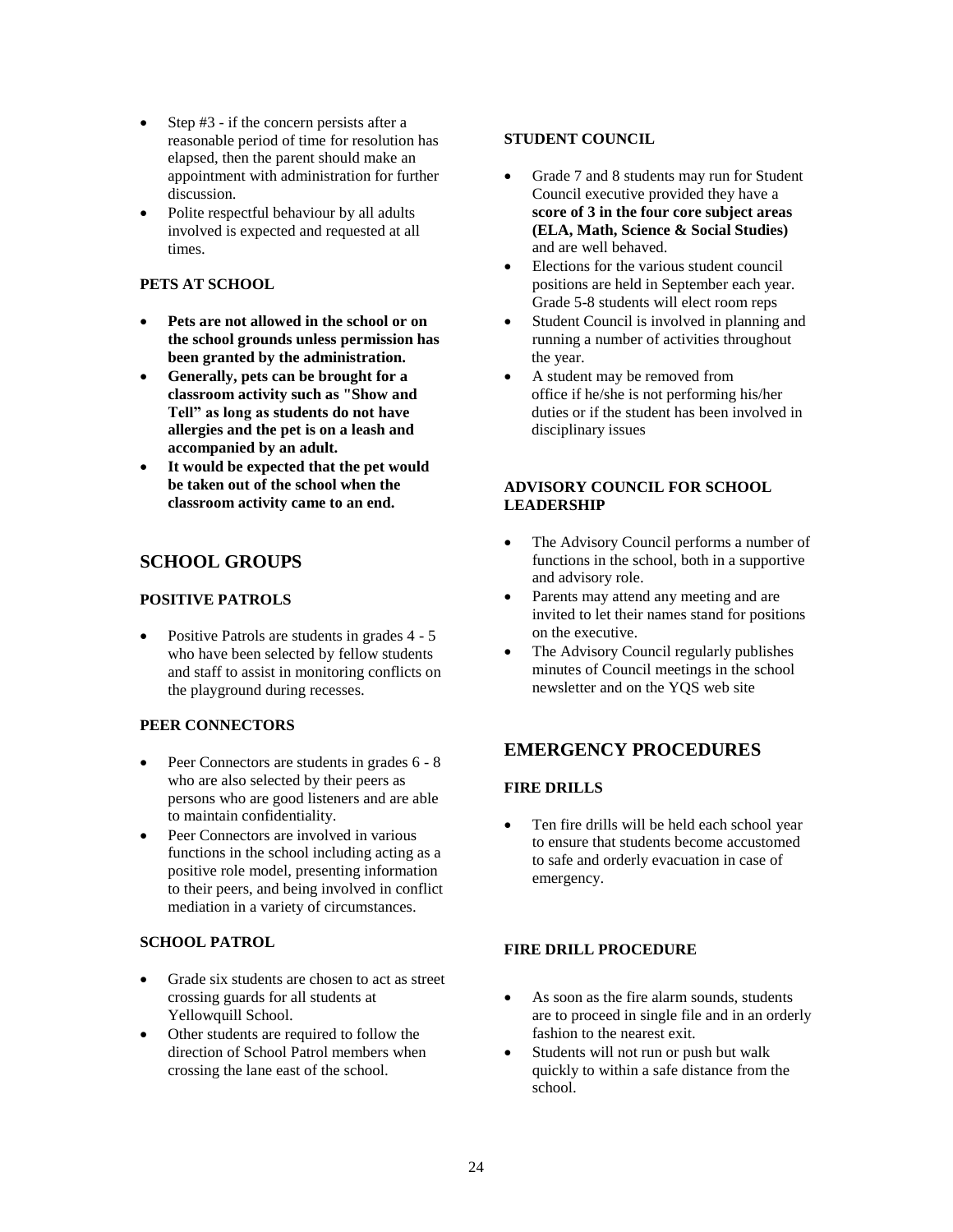- Monitors for each section of the school are appointed to hold open the exit doors while students are leaving the building.
- The washrooms in the elementary wing, the junior high wing, the hall west of the multipurpose room and in the gymnasium change rooms are to be checked by the teacher nearest to them.
- Roll call or a count of the pupils should be taken by the teacher in charge to ensure that no one is left in the building. If possible, the class register should be taken by the teacher.
- Students will stand quietly in lines and at a safe distance until a signal is given to reenter the school.
- The EXITS from the school are posted in each room.
- Other emergency drills such as violent weather lockdown and school evacuation will be practiced throughout the year.
- In such cases, students will be given specific instructions and will be expected to follow them quickly and quietly.
- The purpose of these drills is to have children calm and prepared for any eventuality.

## **EMERGENCY EVACUATION**

- When emergency evacuation of the school is necessary, fire drill procedures will be followed.
- If this occurs during inclement weather, the students will be conducted to the bus garage

## *WATCH FOR THE YELLOWQUILL SCHOOL NEWSLETTER CURRENTLY PUBLISHED THE FIRST FRIDAY OF EACH MONTH.*

## *IT WILL BE SENT HOME WITH THE YOUNGEST CHILD IN EACH FAMILY*

*EXTRA COPIES ARE ALWAYS AVAILABLE AT THE OFFICE OR IN THE NEWSLETTER BOXES LOCATED IN THE EARLY YEARS & MIDDLE YEARS OR ON-LINE AT PORTAGE SCHOOL DIVISION / YELLOWQUILL*

immediately north of Yellowquill School where they will be placed in school buses or the building proper.

• Fort la Reine School is an alternate emergency evacuation location for Yellowquill students.

## **STORMY WEATHER**

- In the event of stormy weather, please be advised to listen to CFRY radio at 920 on the AM dial, or MIX 96.5 on the FM dial.
- Buses may be cancelled. If so, the schools usually remain open.
- Busses will never be sent home early

## **NOTE:**

- **When buses are not running and the school is open, students must be dropped off and picked up at the main entrance which is next to the east parking lot.**
- **When parents are picking up students on a day when buses are not running, they are asked to come into the school and sign the student(s) out.**
- **If someone other than the parent/legal guardian is picking up the student, please notify the school of the alternate transportation arrangements.**
- **Although there may be a slight waiting time this procedure is done with the idea of maximizing student safety.**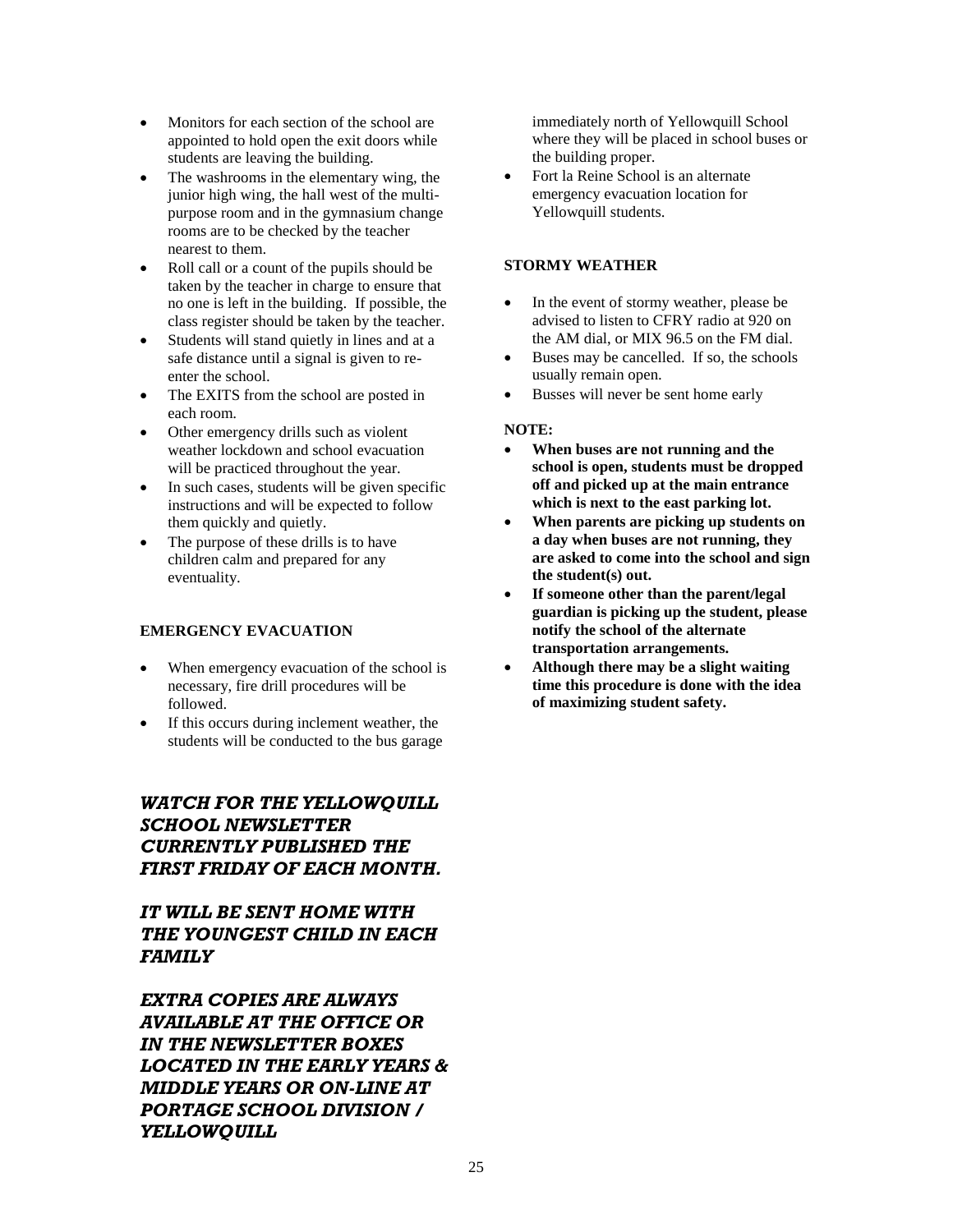## **STAFFING 2021-22**

| <b>PRINCIPAL</b>     | Mr. S. Harkness        |
|----------------------|------------------------|
| <b>VICE-PRINCIAL</b> | Mr. A. Patterson       |
|                      |                        |
| <b>KINDERGARTEN</b>  | Ms. J. Pauch           |
| <b>GRADE 1P</b>      | Ms. A. Findlater       |
| <b>GRADE 1K</b>      | Mrs. L. Krynski        |
| <b>GRADE 2S</b>      | Mr. D. Slobodzian      |
| <b>GRADE 2Z</b>      | Ms. K. Zwarich         |
| <b>GRADE 3H</b>      | Mrs. S. Hocken         |
| <b>GRADE 3W</b>      | Mrs. C. Wood           |
|                      | Mrs. T. Rellinger-Moar |
| <b>GRADE 4C</b>      | Mrs. A. Christianson   |
| <b>GRADE 4W</b>      | Ms. H. Warman          |
| <b>GRADE 5K</b>      | Mr. D. Kruk            |
| <b>GRADE 5L</b>      | Ms. M. Laing           |
| <b>GRADE 6B</b>      | Mrs. M. Bosiak         |
| <b>GRADE 6MJ</b>     | Mrs. C. Chabot         |
| <b>GRADE 7P</b>      | Mrs. J. Pallister      |
| <b>GRADE 7S</b>      | Mr. R. Semchuk         |
| <b>GRADE 7ST</b>     | Mrs. S. Strachan       |
| <b>GRADE 8H</b>      | Mrs. N. Harley         |
| <b>GRADE 8P</b>      | Mr. S. Preun           |
| <b>GRADE 8S</b>      | Mr. R. Skinner         |
| MY ART/S.S.          | Mrs. D. Belinski       |
| <b>EY MUSIC</b>      | Mrs. L. Mackedenski    |
| <b>BAND</b>          | Mr. S. Preun           |
| HOME EC. FOODS       | Ms. K. Moar            |
| <b>GRAPHIC ARTS</b>  | Mrs. S. Larson         |
| <b>EY PHYS ED</b>    | Mrs. J. Schrader       |
| <b>MY PHYS ED</b>    | Mrs. J. Calder         |
| <b>GUIDANCE</b>      | Mrs. T. Johnson        |
| <b>RESOURCE</b>      | Mrs. T. Turko          |
|                      | Mrs. M. Sloik          |
|                      | Mr. A. Duykers         |

READING RECOVERY Mrs. N. Harley SPEECH PATHOLOGIST Ms. A. Jack SCHOOL PSYCHOLOGIST Ms. C. Mirza

ADMINISTRATIVE ASSISTANT Ms. N. Zaragosa

> CLERK Mrs. C. Braden

COMPUTER TECHNOLOGIST Mr. D. Patel

OUTREACH FACILITATOR Ms. L. Minister

#### EDUCATIONAL ASSISTANTS

- Mrs. C. Braden
- Mrs. A. Hays
- Mrs. A. Robinson
- Mrs. C. Irwin
- Mrs. C. Jadeske (speech)
- Mr. R Willson
- Mrs. E. Plett
- Ms. H. LaBossiere
- Mrs. T. Verwey
- Mrs. B. Sharpe

LIBRARIAN

• Mrs. C. Irwin

#### CUSTODIANS

- Mr. E. Ortiz Day Charge
- Mr. N. Jose Night charge
- Mr. M. Penaflor Cleaner